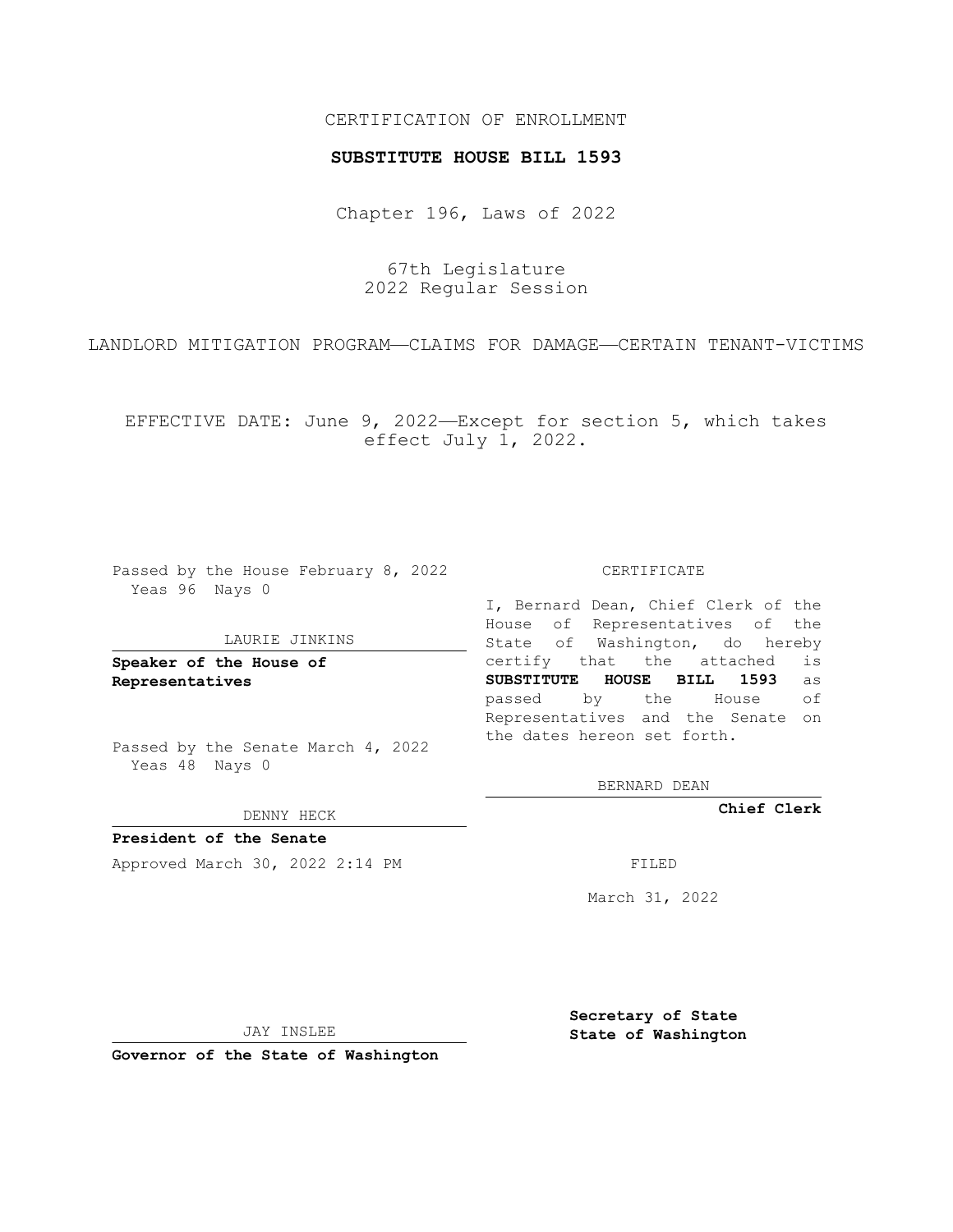### **SUBSTITUTE HOUSE BILL 1593**

Passed Legislature - 2022 Regular Session

# **State of Washington 67th Legislature 2022 Regular Session**

**By** House Housing, Human Services & Veterans (originally sponsored by Representatives Leavitt, Riccelli, Ryu, Taylor, Shewmake, Chopp, Wylie, Fitzgibbon, Caldier, Wicks, Barkis, Simmons, Duerr, Ramel, Eslick, Graham, Valdez, Gregerson, Bateman, Bronoske, Davis, Fey, Gilday, Macri, Peterson, Rule, Santos, Slatter, Bergquist, Tharinger, Kloba, Pollet, Griffey, Dolan, Ormsby, Chambers, Young, Hackney, and Frame)

READ FIRST TIME 01/25/22.

 AN ACT Relating to expanding the landlord mitigation program to alleviate the financial burden on victims attempting to flee domestic violence, sexual assault, unlawful harassment, or stalking; amending RCW 43.31.605, 59.18.280, 59.18.575, 59.18.575, and 43.31.615; creating a new section; providing an effective date; and providing an 6 expiration date.

7 BE IT ENACTED BY THE LEGISLATURE OF THE STATE OF WASHINGTON:

 NEW SECTION. **Sec. 1.** The legislature finds that domestic violence, sexual assault, unlawful harassment, and stalking are acts 10 of violence that have devastating effects upon individual victims, their children, their communities, and the state as a whole. These acts of violence threaten the housing stability of many residents of this state. Victims of these violent acts may be forced to remain in unsafe and abusive situations because they do not have the financial wherewithal to obtain alternate housing. It is the long-standing practice of the state to provide rental assistance to its residents 17 in a variety of urgent situations. By this act, the legislature intends to increase safety for victims of domestic violence, sexual 19 assault, unlawful harassment, and stalking by removing some of the financial barriers to safely obtaining alternate housing and thereby contribute to the general welfare of the state.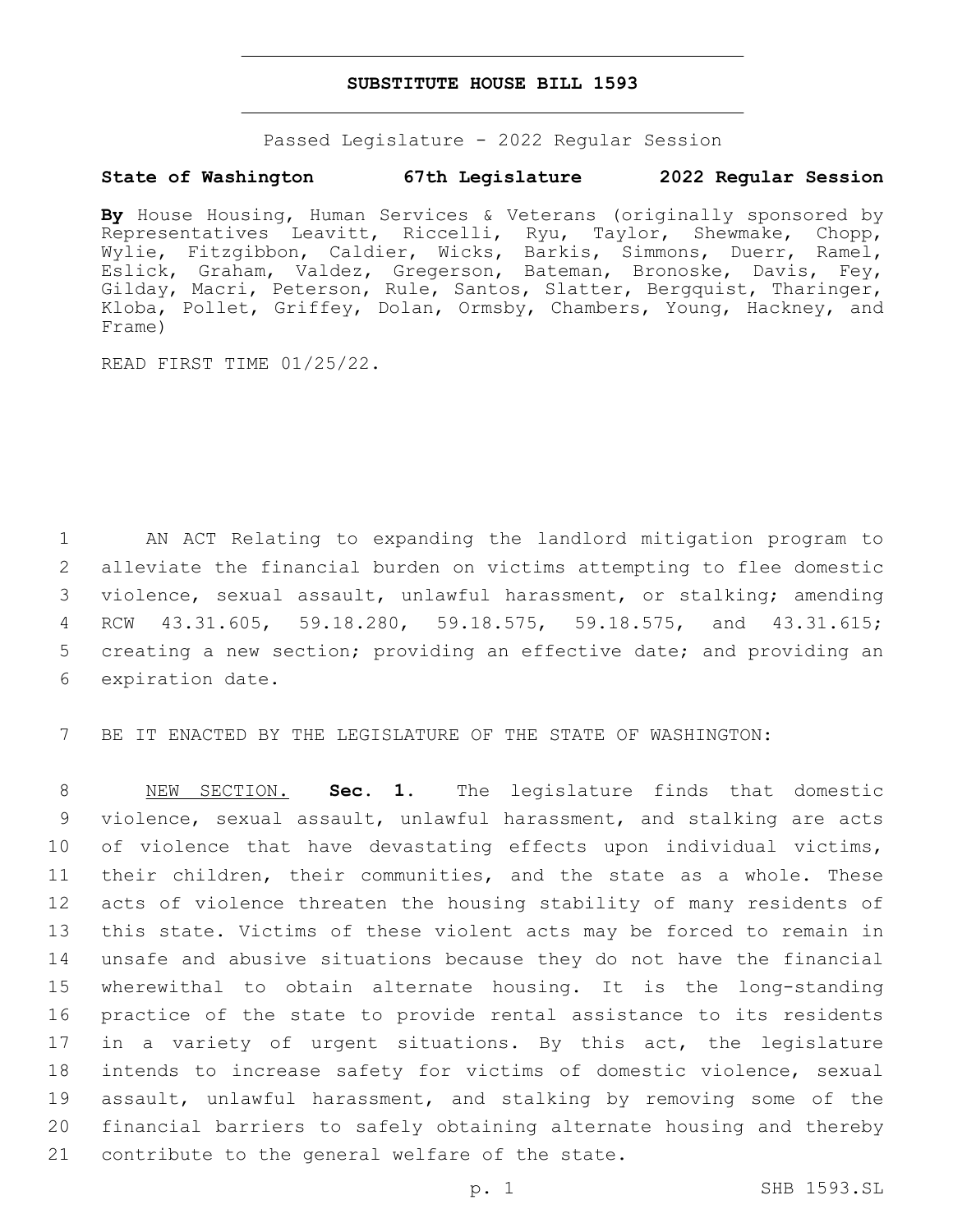**Sec. 2.** RCW 43.31.605 and 2021 c 115 s 5 are each amended to 2 read as follows:

3 (1)( $(\overline{a})$ ) Subject to the availability of funds for this purpose, the landlord mitigation program is created and administered by the department. The department shall have such rule-making authority as the department deems necessary to administer the program.

 (((b) The following types of claims related to landlord mitigation for)) The following types of claims related to landlord mitigation are eligible for reimbursement from the landlord 10 mitigation program account:

 (a) Claims relating to renting private market rental units to 12 low-income tenants using a housing subsidy program ((are eligible for 13 reimbursement from the landlord mitigation program account)) for:

 (i) Up to one thousand dollars for improvements identified in RCW 59.18.255(1)(a). In order to be eligible for reimbursement under this 16 subsection  $(1)$   $((+b))$   $(a)$   $(i)$ , the landlord must pay for the first five hundred dollars for improvements, and rent to the tenant whose housing subsidy program was conditioned on the real property passing 19 inspection. Reimbursement under this subsection  $(1)$   $((+b))$   $(a)$   $(i)$  may also include up to fourteen days of lost rental income from the date of offer of housing to the applicant whose housing subsidy program was conditioned on the real property passing inspection until move in 23 by that applicant;

 (ii) Reimbursement for damages as reflected in a judgment obtained against the tenant through either an unlawful detainer proceeding, or through a civil action in a court of competent 27 jurisdiction after a hearing;

 (iii) Reimbursement for damages established pursuant to 29 subsection (2) of this section; and

 (iv) Reimbursement for unpaid rent and unpaid utilities, provided that the landlord can evidence it to the department's satisfaction.

 (( $\left(\frac{1}{10}\right)$ ) (b) Claims related to landlord mitigation for an unpaid judgment for rent, unpaid judgments resulting from the tenant's failure to comply with an installment payment agreement identified in RCW 59.18.610, late fees, attorneys' fees, and costs after a court order pursuant to RCW 59.18.410(3), including any unpaid portion of the judgment after the tenant defaults on the payment plan pursuant to RCW 59.18.410(3)(c), are eligible for reimbursement from the landlord mitigation program account and are exempt from any postjudgment interest required under RCW 4.56.110. Any claim for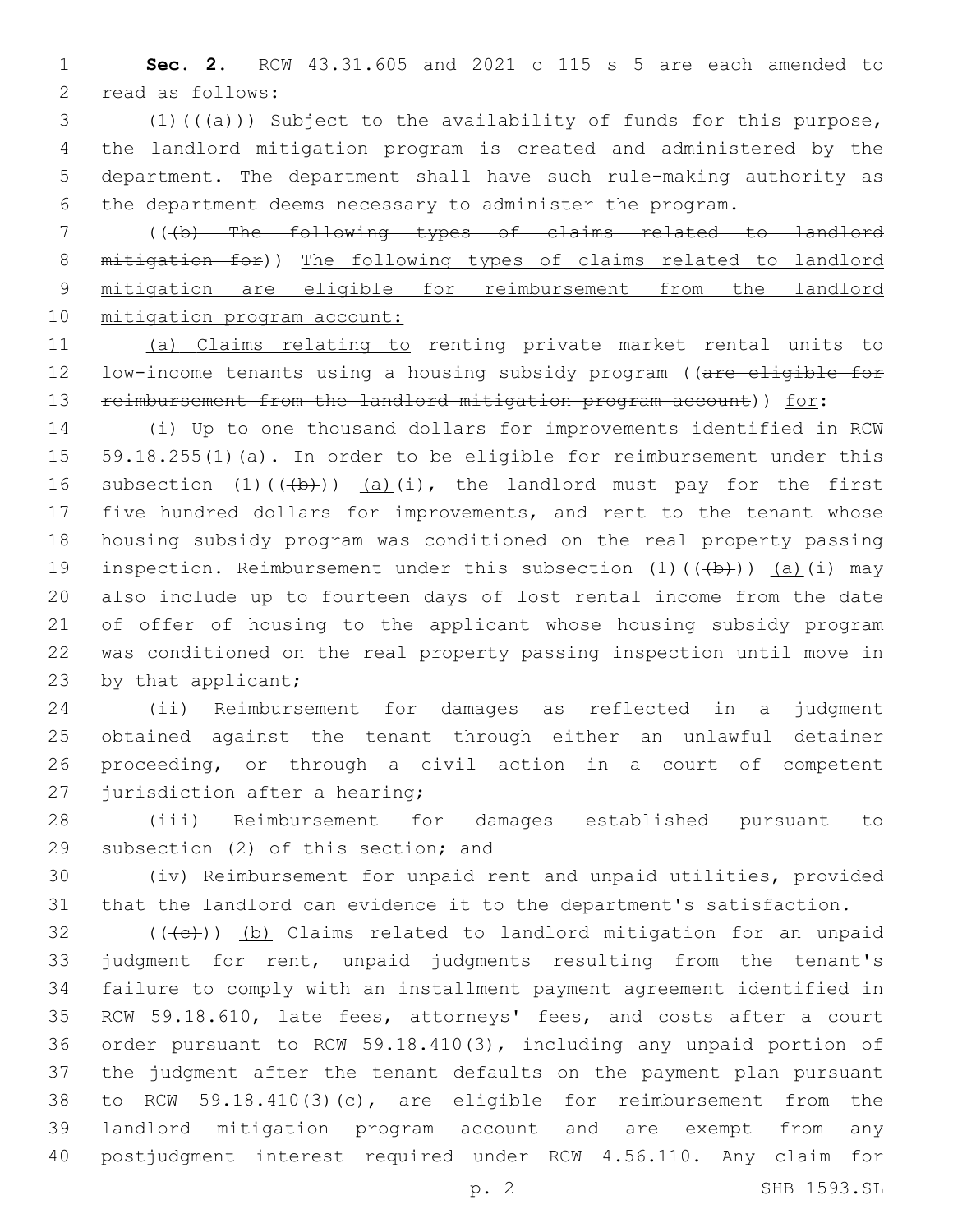reimbursement made pursuant to RCW 59.18.410(3)(e)(ii) must be accompanied by a court order staying the writ of restitution pursuant to RCW 59.18.410(3). Any claim for reimbursement under this 4 subsection  $(1)$   $((e+))$   $(b)$  is not an entitlement.

 (i) The department shall provide for a form on its website for tenants and landlords to apply for reimbursement funds for the 7 landlord pursuant to this subsection  $(1)$   $((+e+))$  (b).

 (ii) The form must include: (A) Space for the landlord and tenant to provide names, mailing addresses, phone numbers, date of birth for the tenant, and any other identifying information necessary for the department to process payment; (B) the landlord's statewide vendor identification number and how to obtain one; (C) name and address to whom payment must be made; (D) the amount of the judgment with instructions to include any other supporting documentation the department may need to process payment; (E) instructions for how the 16 tenant is to reimburse the department under  $((+e))$  (b)(iii) of this subsection; (F) a description of the consequences if the tenant does not reimburse the department as provided in this subsection (1)  $((+e))$   $(b)$ ; (G) a signature line for the landlord and tenant to confirm that they have read and understood the contents of the form and program; and (H) any other information necessary for the operation of the program. If the tenant has not signed the form after the landlord has made good faith efforts to obtain the tenant's signature, the landlord may solely submit the form but must attest to the amount of money owed and sign the form under penalty of perjury.

 (iii) When a landlord has been reimbursed pursuant to this 27 subsection  $(1)$   $((e+))$   $(b)$ , the tenant for whom payment was made shall reimburse the department by depositing the amount disbursed from the landlord mitigation program account into the court registry of the superior court in which the judgment was entered. The tenant or other interested party may seek an ex parte order of the court under the unlawful detainer action to order such funds to be disbursed by the court. Upon entry of the order, the court clerk shall disburse the funds and include a case number with any payment issued to the department. If directed by the court, a clerk shall issue any payments made by a tenant to the department without further court 37 order.

 (iv) The department may deny an application made by a tenant who has failed to reimburse the department for prior payments issued 40 pursuant to this subsection  $(1)$   $((e+))$   $(b)$ .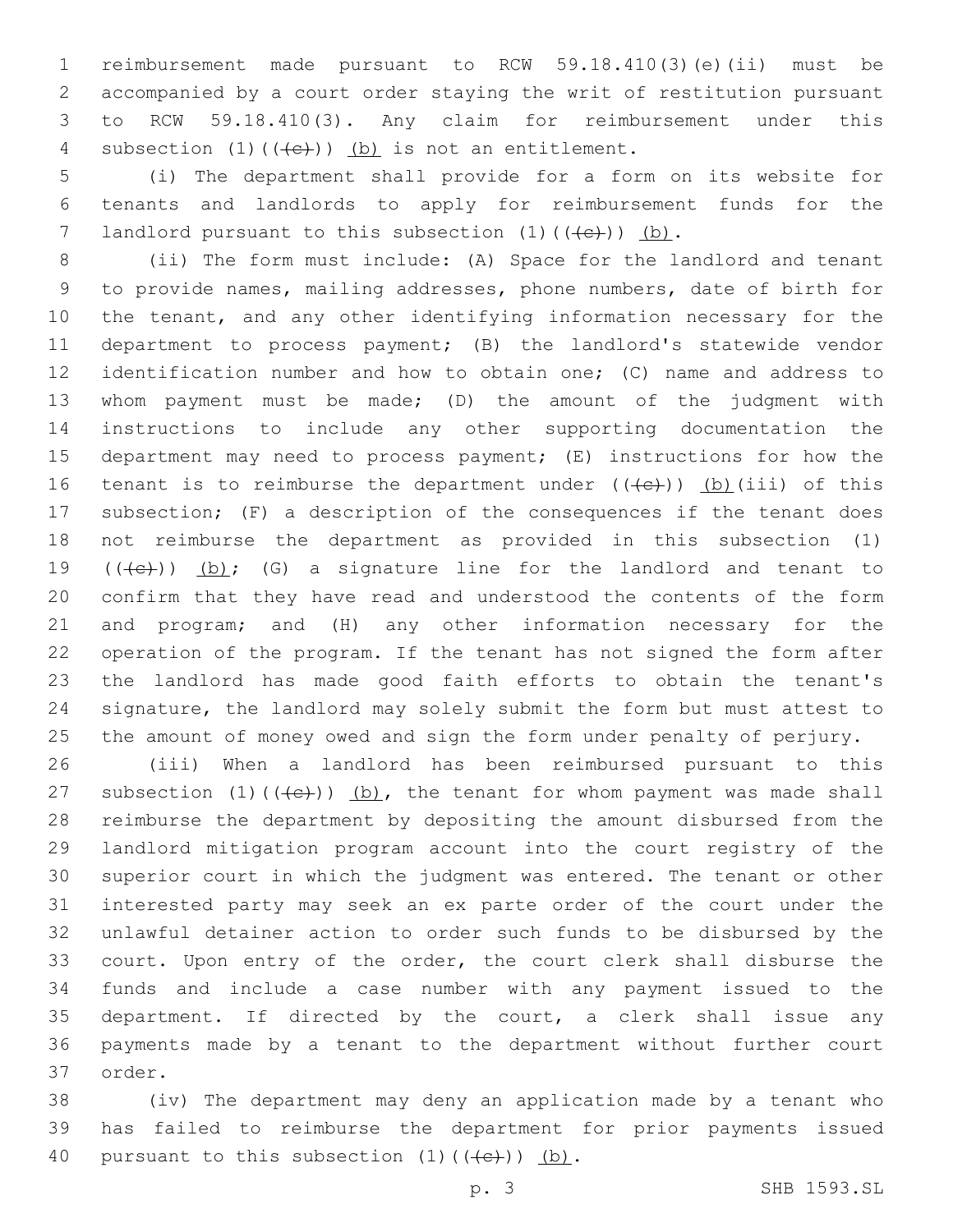(v) With any disbursement from the account to the landlord, the department shall notify the tenant at the address provided within the application that a disbursement has been made to the landlord on the tenant's behalf and that failure to reimburse the account for the payment through the court registry may result in a denial of a future 6 application to the account pursuant to this subsection  $(1)$  ( $(\leftarrow\leftarrow\leftarrow)$ ) (b). The department may include any other additional information about how to reimburse the account it deems necessary to fully inform 9 the tenant.

 (vi) The department's duties with respect to obtaining reimbursement from the tenant to the account are limited to those 12 specified within this subsection  $(1)$   $((e+))$   $(b)$ .

 (vii) If at any time funds do not exist in the landlord mitigation program account to reimburse claims submitted under this 15 subsection  $(1)$   $((e+))$   $(b)$ , the department must create and maintain a waitlist and distribute funds in the order the claims are received pursuant to subsection (6) of this section. Payment of any claims on the waitlist shall be made only from the landlord mitigation program account. The department shall not be civilly or criminally liable and may not have any penalty or cause of action of any nature arise against it regarding the provision or lack of provision of funds for 22 reimbursement.

 ( $(\overline{d})$ ) (c)(i) Claims related to ((<del>landlord mitigation</del>)) unpaid 24 rent for:

 (A) Up to \$15,000 in unpaid rent that accrued between March 1, 2020, and six months following the expiration of the eviction moratorium and the tenant being low-income, limited resourced or experiencing hardship, voluntarily vacated or abandoned the tenancy; 29 or

 (B) Up to \$15,000 in remaining unpaid rent if a tenant defaults on a repayment plan entered into under RCW 59.18.630 are eligible for reimbursement from the landlord mitigation program account subject to the program requirements under this section, provided the tenancy has 34 not been terminated at the time of reimbursement.

 (ii) A landlord is ineligible for reimbursement under this 36 subsection  $(1)$   $((\overline{d}))$   $(c)$  where the tenant vacated the tenancy because of an unlawful detainer action under RCW 59.12.030(3).

 (iii) A landlord in receipt of reimbursement from the program 39 pursuant to this subsection  $(1)$   $((\overline{d}))$   $(c)$  is prohibited from:

p. 4 SHB 1593.SL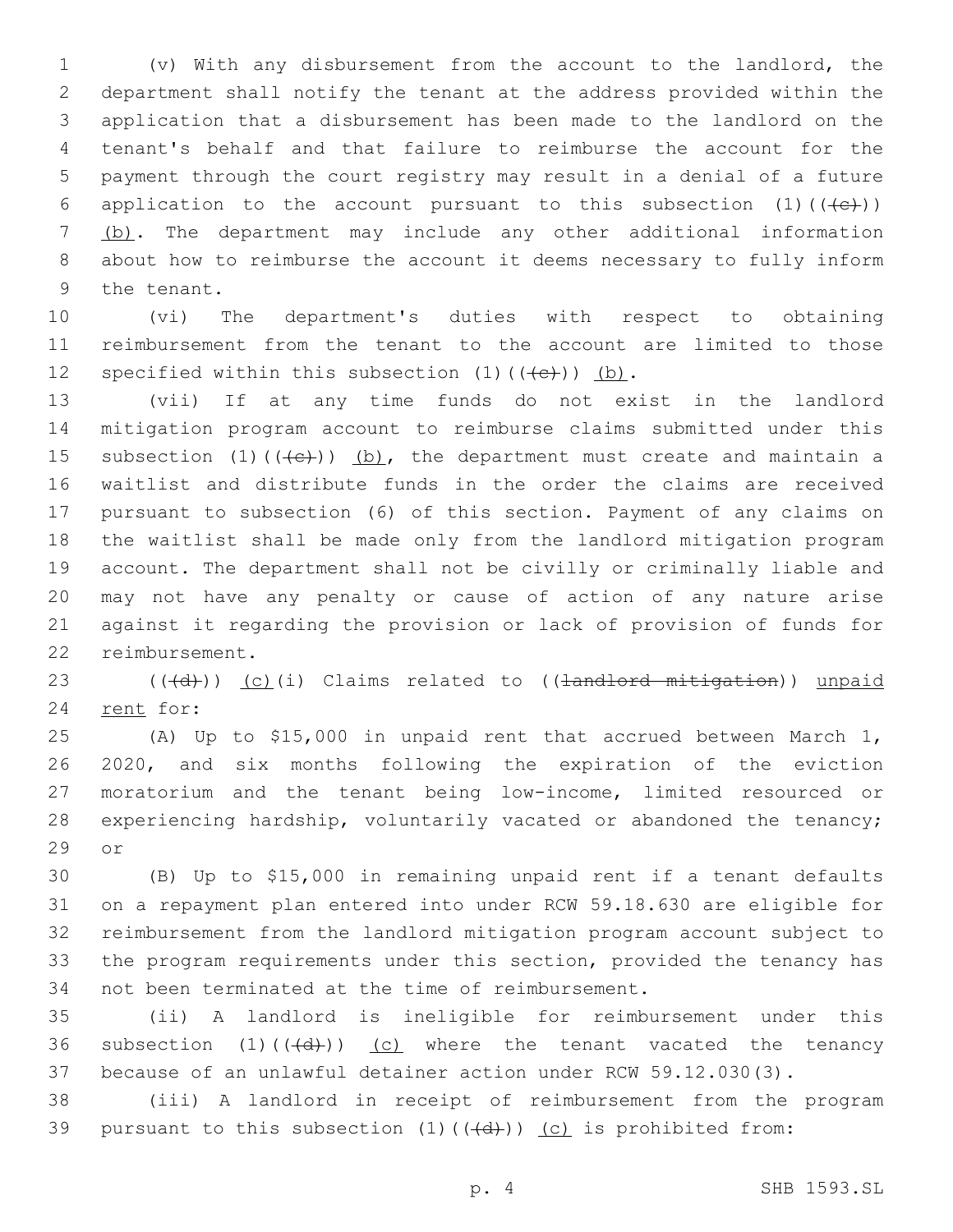(A) Taking legal action against the tenant for damages or any remaining unpaid rent accrued between March 1, 2020, and six months following the expiration of the eviction moratorium attributable to 4 the same tenancy; or

 (B) Pursuing collection, or authorizing another entity to pursue collection on the landlord's behalf, of a judgment against the tenant for damages or any remaining unpaid rent accrued between March 1, 2020, and six months following the expiration of the eviction 9 moratorium attributable to the same tenancy.

 (d)(i) Claims, up to \$5,000, related to landlord mitigation for damages to rental property when:

 (A) A tenant has terminated a rental agreement pursuant to RCW 59.18.575;

 (B) The property has sustained damage beyond wear resulting from 15 ordinary use of the premises;

16 (C) The landlord has, within the time limits specified in RCW 17 59.18.280, provided the tenant with a full and specific statement;

 (D) The landlord has, rather than retaining any of the damage 19 deposit, returned the full damage deposit to the tenant; and

 (E) The landlord has agreed not to proceed against the tenant to 21 recover the balance owed.

 (ii) Any claim for reimbursement under this subsection (1)(d) is not an entitlement.

 (iii) If at any time funds do not exist in the landlord mitigation program account to reimburse claims submitted under this subsection (1)(d), the department must create and maintain a waitlist and distribute funds in the order the claims are received pursuant to subsection (6) of this section. Payment of any claims on the waitlist shall be made only from the landlord mitigation program account. The department is not civilly or criminally liable and may not have any penalty or cause of action of any nature arise against it regarding the provision or lack of provision of funds for reimbursement.

 (iv) The department shall provide for a form on its website for landlords to apply for reimbursement funds for the landlord pursuant 35 to this subsection (1)(d).

 (v) The department shall provide for the confidentiality of tenants' personal information and shall have such rule-making authority as is necessary to protect the personal information of tenants under this subsection (1)(d).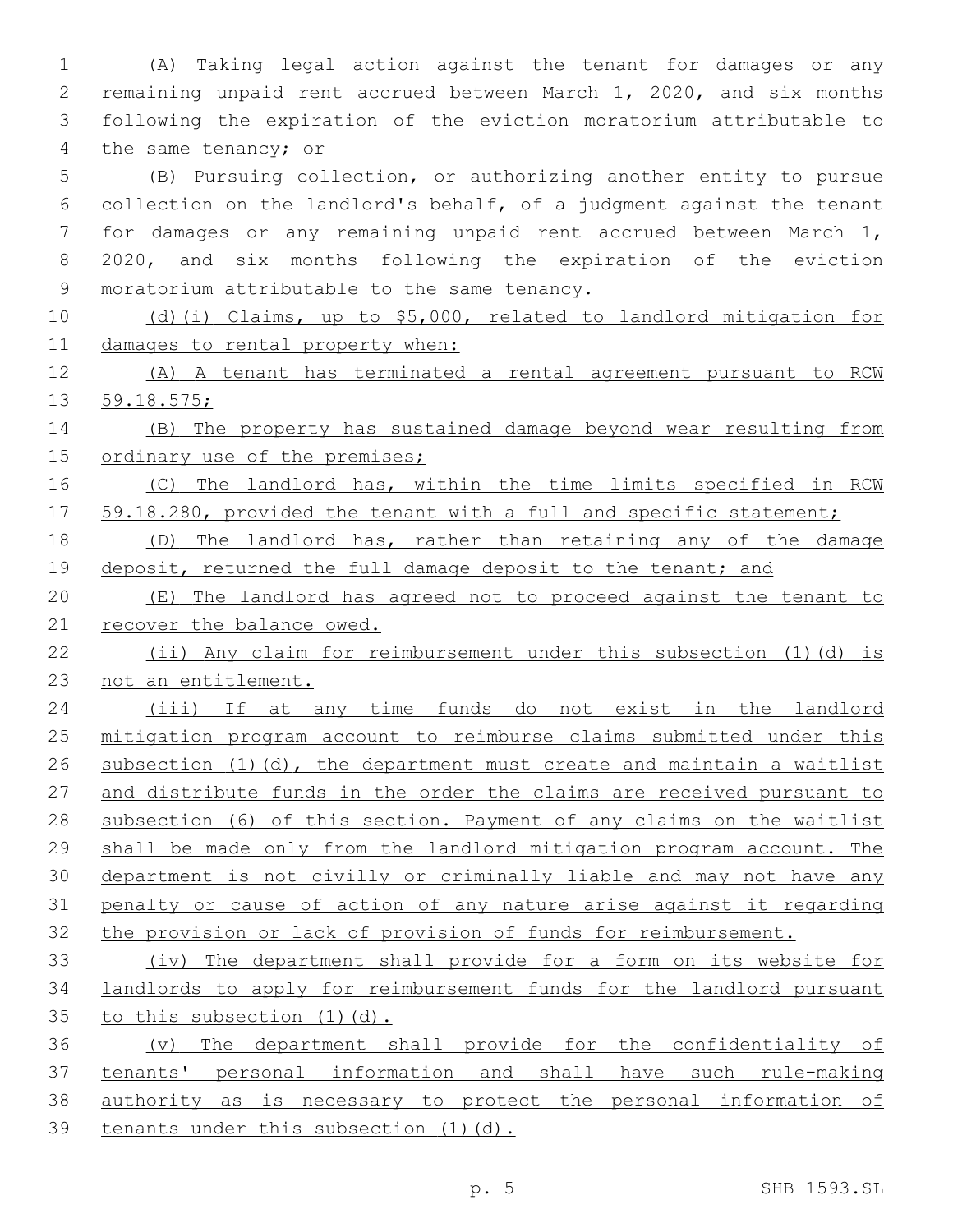1 (2) In order for a claim under subsection  $(1)$   $((+b))$   $(a)$  (iii) or 2 (d) of this section to be eligible for reimbursement from the landlord mitigation program account, a landlord must:

 (a) Have ensured that the rental property was inspected at the commencement of the tenancy by both the tenant and the landlord or landlord's agent and that a detailed written move-in property inspection report, as required in RCW 59.18.260, was prepared and 8 signed by both the tenant and the landlord or landlord's agent;

 (b) Make repairs and then apply for reimbursement to the 10 department;

 (c) Submit a claim on a form to be determined by the department, 12 signed under penalty of perjury; and

 (d) Submit to the department copies of the move-in property inspection report specified in (a) of this subsection and supporting materials including, but not limited to, before repair and after repair photographs, videos, copies of repair receipts for labor and materials, and such other documentation or information as the 18 department may request.

 (3)(a) The department shall make reasonable efforts to review a claim within ten business days from the date it received properly submitted and complete claims to the satisfaction of the department.

22 (b) In reviewing a claim pursuant to subsection  $(1)$   $((+b))$   $(a)$  of this section, and determining eligibility for reimbursement, the department must receive documentation, acceptable to the department in its sole discretion, that the claim involves a private market rental unit rented to a low-income tenant who is using a housing 27 subsidy program.

 (c) In reviewing a claim pursuant to subsection (1)(d)(i) of this section, and determining eligibility for reimbursement, the 30 department must receive documentation, acceptable to the department 31 in its sole discretion, that the claim involves a tenancy that was terminated pursuant to RCW 59.18.575 and that all of the requirements 33 of subsection (1)(d)(i) of this section have been met.

34 (4) Claims pursuant to subsection  $(1)$   $((+b))$   $(a)$  of this section related to a tenancy must total at least five hundred dollars in order for a claim to be eligible for reimbursement from the program. While claims or damages may exceed five thousand dollars, total reimbursement from the program may not exceed five thousand dollars 39 per tenancy.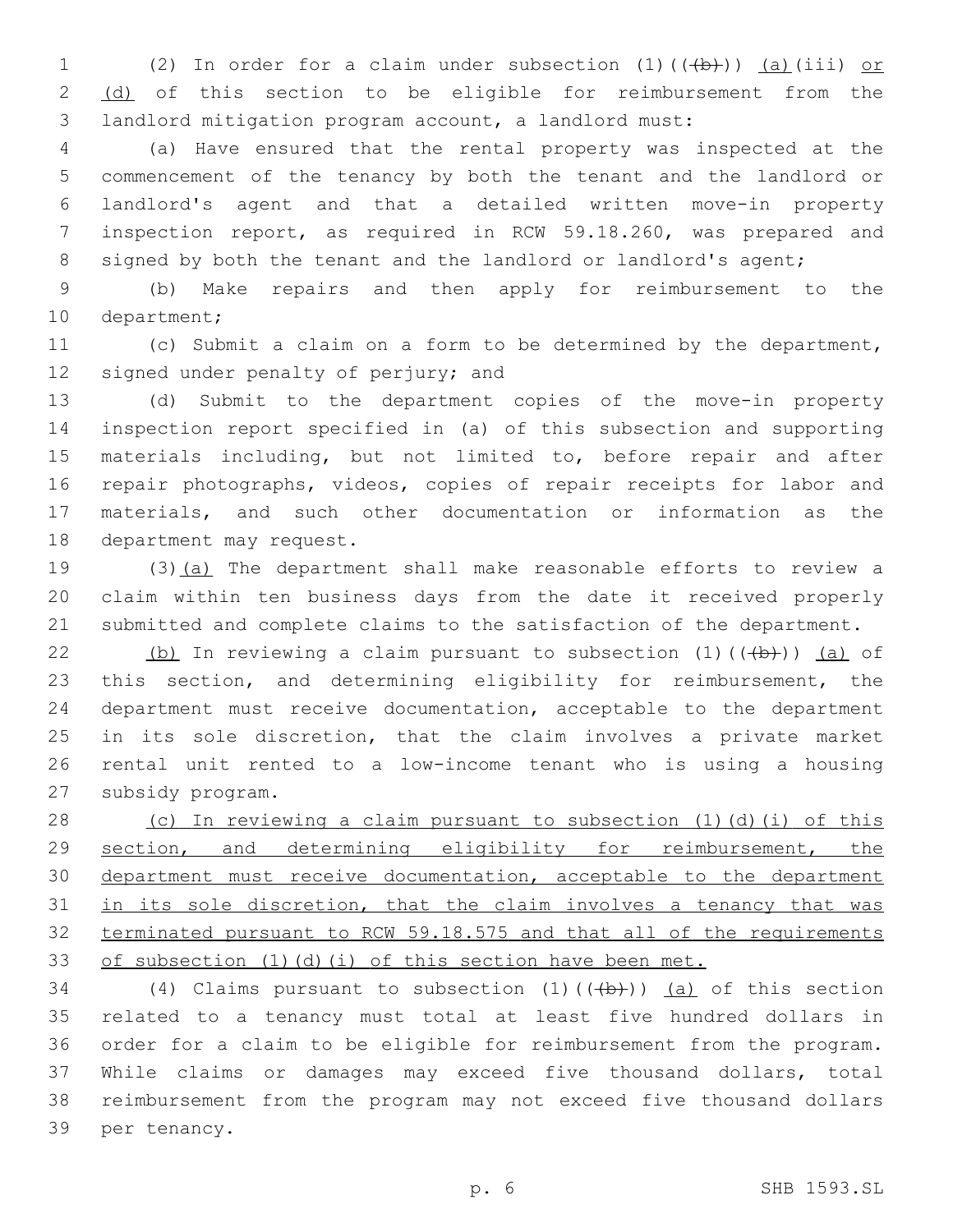(5) Damages, beyond wear and tear, that are eligible for reimbursement include, but are not limited to: Interior wall gouges and holes; damage to doors and cabinets, including hardware; carpet stains or burns; cracked tiles or hard surfaces; broken windows; damage to household fixtures such as disposal, toilet, sink, sink handle, ceiling fan, and lighting. Other property damages beyond normal wear and tear may also be eligible for reimbursement at the 8 department's discretion.

 (6) All reimbursements for eligible claims shall be made on a first-come, first-served basis, to the extent of available funds. The department shall use best efforts to notify the tenant of the amount 12 and the reasons for any reimbursements made.

 (7) The department, in its sole discretion, may inspect the property and the landlord's records related to a claim, including the use of a third-party inspector as needed to investigate fraud, to assist in making its claim review and determination of eligibility.

 (8) A landlord in receipt of reimbursement from the program 18 pursuant to subsection  $(1)$   $((+b))$   $(a)$  or  $(d)$  of this section is 19 prohibited from:

 (a) Taking legal action against the tenant for damages 21 attributable to the same tenancy; or

 (b) Pursuing collection, or authorizing another entity to pursue collection on the landlord's behalf, of a judgment against the tenant 24 for damages attributable to the same tenancy.

25 (9) A landlord denied reimbursement under subsection  $(1)$  ( $(\overline{(+b)})$ ) 26 (a)(iii) of this section may seek to obtain a judgment from a court 27 of competent jurisdiction and, if successful, may resubmit a claim for damages supported by the judgment, along with a certified copy of the judgment. The department may reimburse the landlord for that portion of such judgment that is based on damages reimbursable under the landlord mitigation program, subject to the limitations set forth 32 in this section.

 (10) Determinations regarding reimbursements shall be made by the 34 department in its sole discretion.

 (11) The department must establish a website that advertises the landlord mitigation program, the availability of reimbursement from the landlord mitigation program account, and maintains or links to the agency rules and policies established pursuant to this section.

 (12) Neither the state, the department, or persons acting on behalf of the department, while acting within the scope of their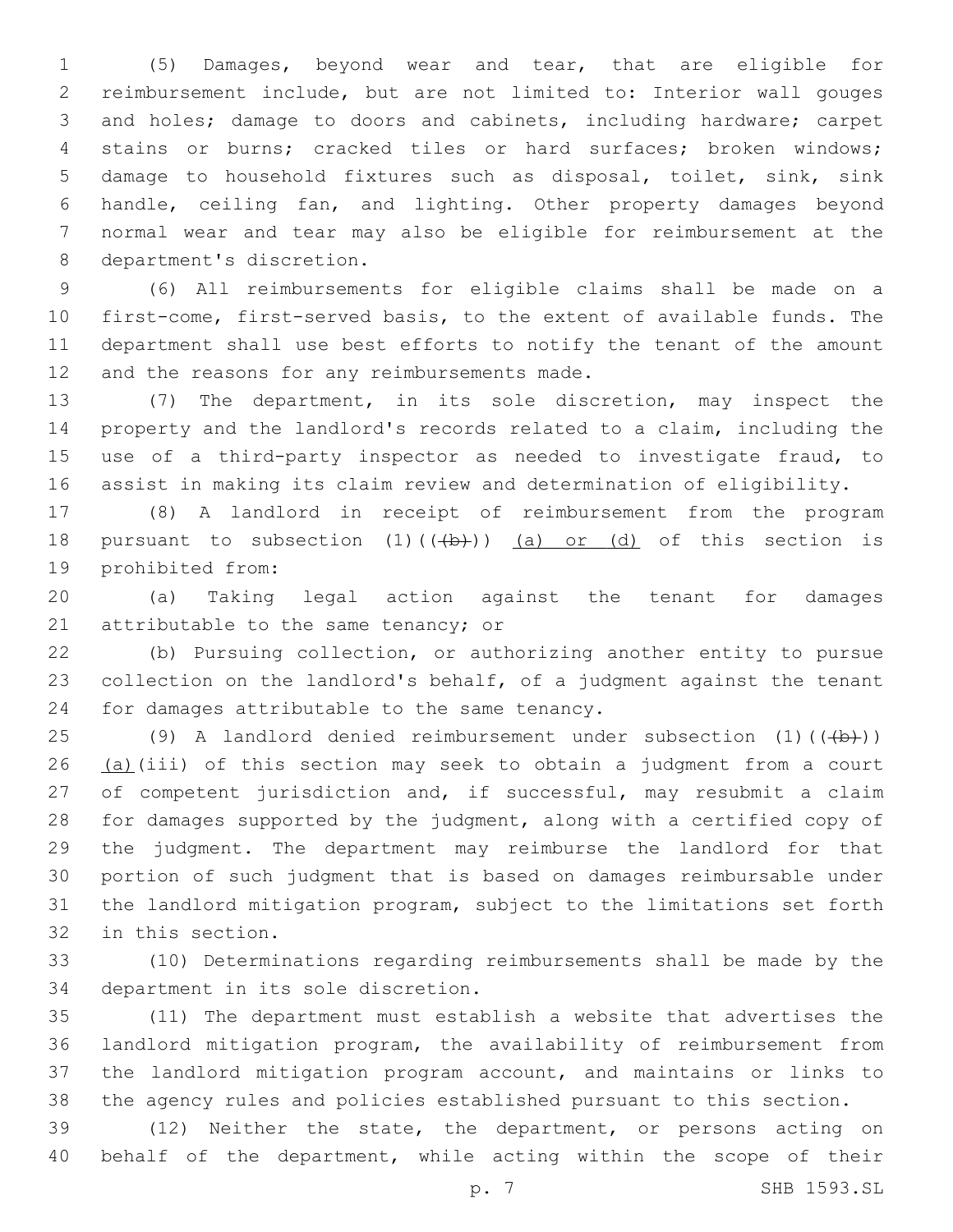employment or agency, is liable to any person for any loss, damage, harm, or other consequence resulting directly or indirectly from the department's administration of the landlord mitigation program or determinations under this section.4

 (13)(a) A report to the appropriate committees of the legislature on the effectiveness of the program and recommended modifications shall be submitted to the governor and the appropriate committees of the legislature by January 1, 2021. In preparing the report, the department shall convene and solicit input from a group of stakeholders to include representatives of large multifamily housing property owners or managers, small rental housing owners in both rural and urban markets, a representative of tenant advocates, and a 13 representative of the housing authorities.

 (b) The report shall include discussion of the effectiveness of the program as well as the department's recommendations to improve 16 the program, and shall include the following:

 (i) The number of total claims and total amount reimbursed to 18 landlords by the fund;

(ii) Any indices of fraud identified by the department;

 (iii) Any reports by the department regarding inspections 21 authorized by and conducted on behalf of the department;

 (iv) An outline of the process to obtain reimbursement for 23 improvements and for damages from the fund;

 (v) An outline of the process to obtain reimbursement for lost 25 rent due to the rental inspection and tenant screening process, 26 together with the total amount reimbursed for such damages;

 (vi) An evaluation of the feasibility for expanding the use of the mitigation fund to provide up to ninety-day no interest loans to landlords who have not received timely rental payments from a housing 30 authority that is administering section 8 rental assistance; and

 (vii) Any other modifications and recommendations made by stakeholders to improve the effectiveness and applicability of the 33 program.

34 (14) As used in this section:

 (a) "Housing subsidy program" means a housing voucher as established under 42 U.S.C. Sec. 1437 as of January 1, 2018, or other housing subsidy program including, but not limited to, valid short- term or long-term federal, state, or local government, private nonprofit, or other assistance program in which the tenant's rent is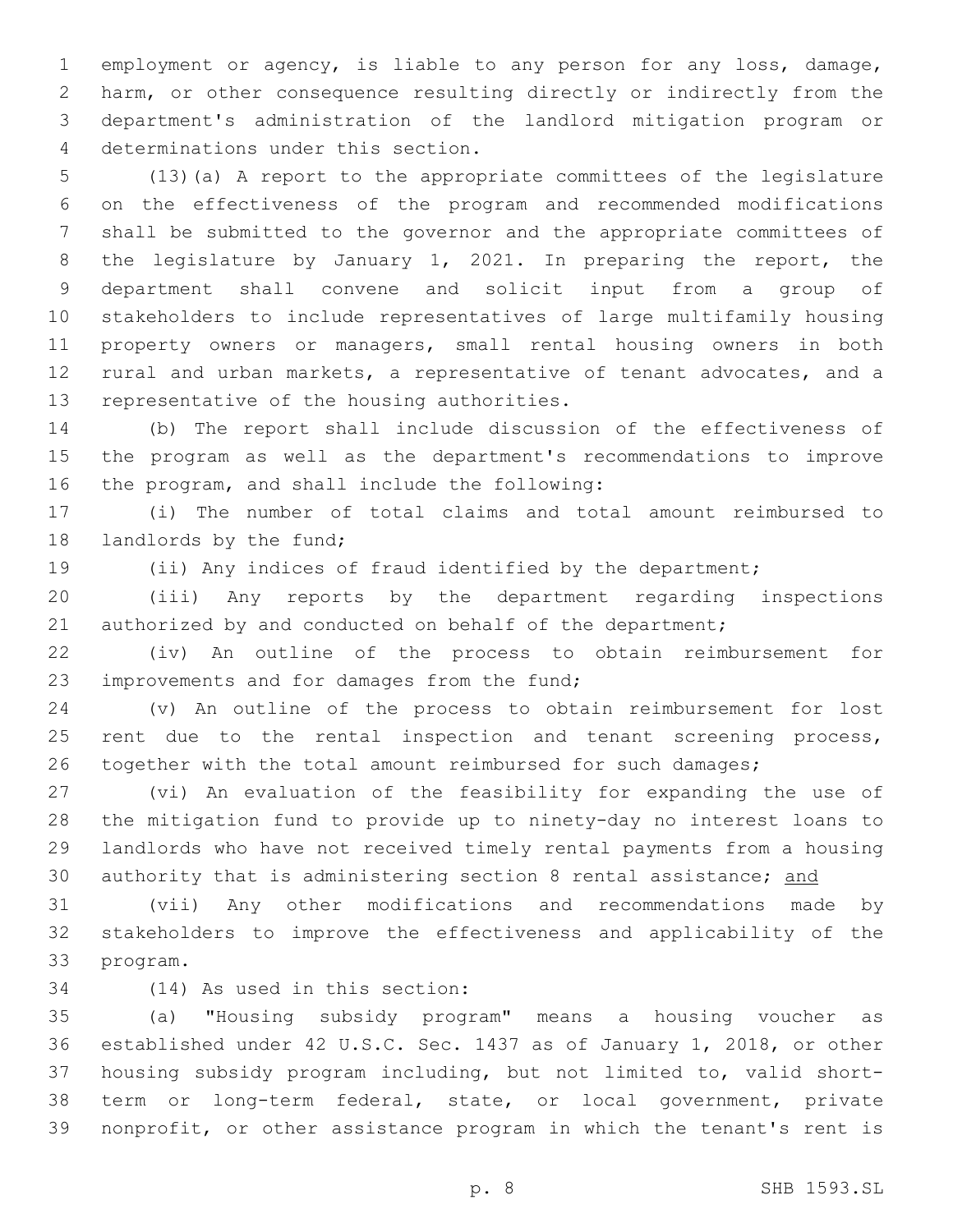paid either partially by the program and partially by the tenant, or completely by the program directly to the landlord;

 (b) "Low-income" means income that does not exceed eighty percent of the median income for the standard metropolitan statistical area 5 in which the ((private market)) rental unit is located; and

 (c) "Private market rental unit" means any unit available for rent that is owned by an individual, corporation, limited liability company, nonprofit housing provider, or other entity structure, but does not include housing acquired, or constructed by a public housing agency under 42 U.S.C. Sec. 1437 as it existed on January 1, 2018. This definition only applies to claims for mitigation under subsection (1)(a) of this section and does not exclude public housing agencies from making claims under subsection (1)(b), (c), or (d) of 14 this section.

 **Sec. 3.** RCW 59.18.280 and 2016 c 66 s 4 are each amended to read as follows:16

 (1) Within twenty-one days after the termination of the rental 18 agreement and vacation of the premises or, if the tenant abandons the premises as defined in RCW 59.18.310, within twenty-one days after the landlord learns of the abandonment, the landlord shall give a full and specific statement of the basis for retaining any of the deposit together with the payment of any refund due the tenant under 23 the terms and conditions of the rental agreement.

 (a) No portion of any deposit shall be withheld on account of 25 wear resulting from ordinary use of the premises.

 (b) The landlord complies with this section if the required 27 statement or payment, or both, are delivered to the tenant personally or deposited in the United States mail properly addressed to the tenant's last known address with first-class postage prepaid within 30 the twenty-one days.

 (2) If the landlord fails to give such statement together with any refund due the tenant within the time limits specified above he or she shall be liable to the tenant for the full amount of the deposit. The landlord is also barred in any action brought by the tenant to recover the deposit from asserting any claim or raising any defense for retaining any of the deposit unless the landlord shows that circumstances beyond the landlord's control prevented the landlord from providing the statement within the twenty-one days or that the tenant abandoned the premises as defined in RCW 59.18.310.

p. 9 SHB 1593.SL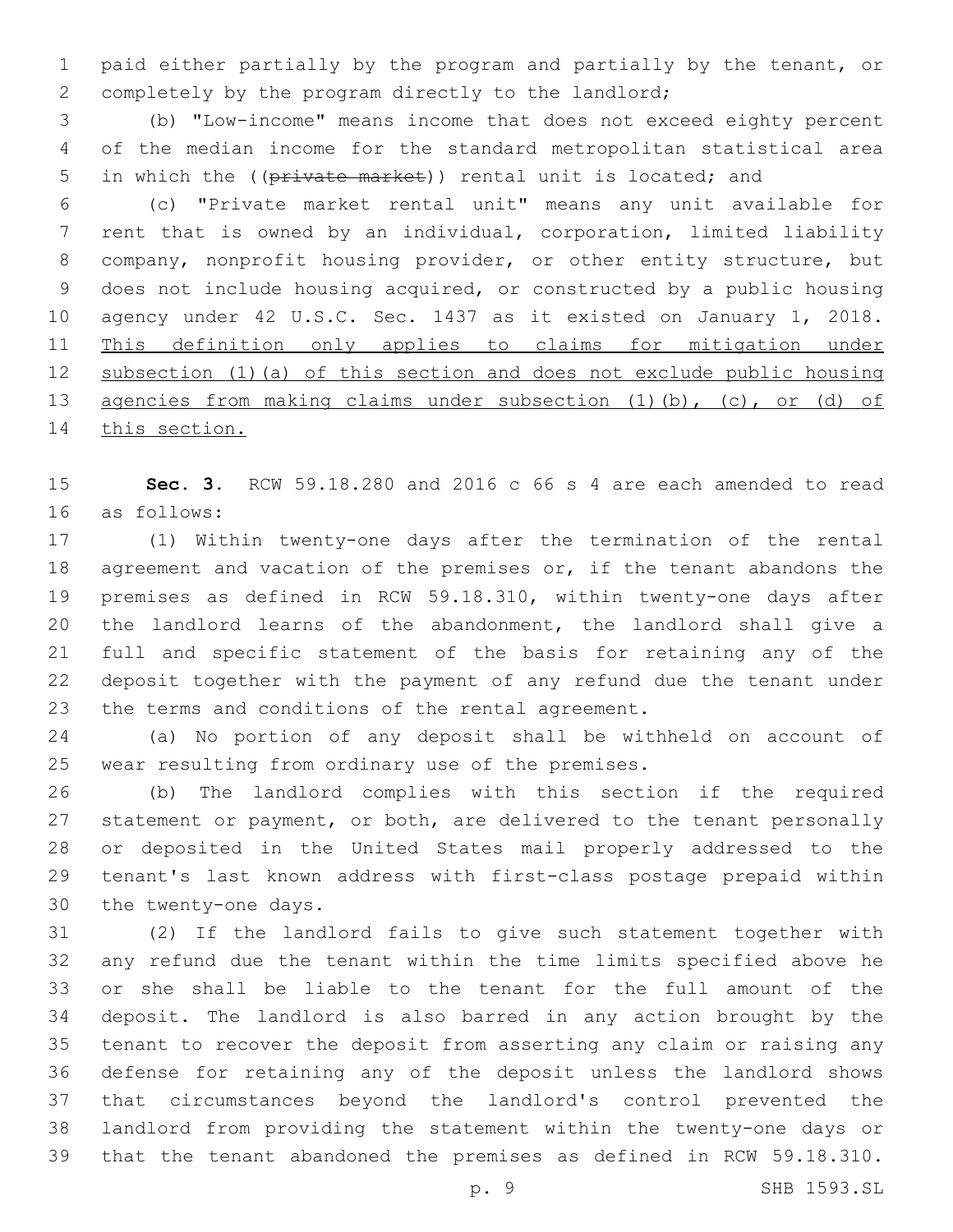The court may in its discretion award up to two times the amount of the deposit for the intentional refusal of the landlord to give the statement or refund due. In any action brought by the tenant to recover the deposit, the prevailing party shall additionally be entitled to the cost of suit or arbitration including a reasonable 6 attorneys' fee.

 (3) Nothing in this chapter shall preclude the landlord from proceeding against, and the landlord shall have the right to proceed against a tenant to recover sums exceeding the amount of the tenant's damage or security deposit for damage to the property for which the tenant is responsible together with reasonable attorneys' fees. However, if the landlord seeks reimbursement for damages from the landlord mitigation program pursuant to RCW 43.31.605(1)(d), the landlord is prohibited from retaining any portion of the tenant's 15 damage or security deposit or proceeding against the tenant who 16 terminates under RCW 59.18.575 to recover sums exceeding the amount 17 of the tenant's damage or security deposit for damage to the property.

 **Sec. 4.** RCW 59.18.575 and 2019 c 46 s 5042 are each amended to 20 read as follows:

 (1)(a) If a tenant notifies the landlord in writing that he or she or a household member was a victim of an act that constitutes a crime of domestic violence, sexual assault, unlawful harassment, or stalking, and either (a)(i) or (ii) of this subsection applies, then 25 subsection (2) of this section applies:

 (i) The tenant or the household member has a valid order for protection under one or more of the following: Chapter 7.90, 26.50, 26.26A, or 26.26B RCW or RCW 9A.46.040, 9A.46.050, 10.14.080, 29 10.99.040 (2) or (3), or 26.09.050; or

 (ii) The tenant or the household member has reported the domestic violence, sexual assault, unlawful harassment, or stalking to a qualified third party acting in his or her official capacity and the qualified third party has provided the tenant or the household member a written record of the report signed by the qualified third party.

 (b) When a copy of a valid order for protection or a written record of a report signed by a qualified third party, as required under (a) of this subsection, is made available to the landlord, the tenant may terminate the rental agreement and quit the premises without further obligation under the rental agreement or under this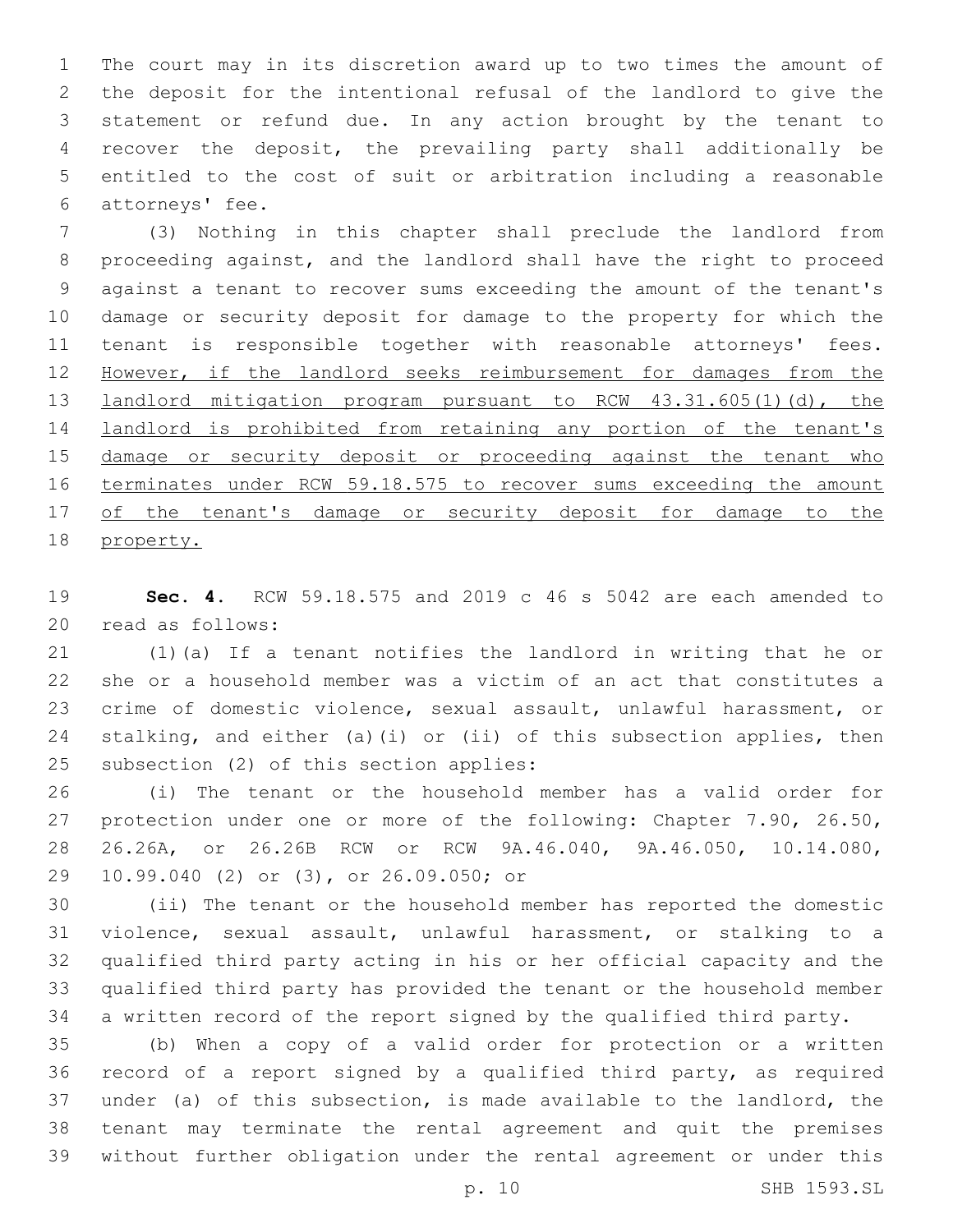chapter. However, the request to terminate the rental agreement must occur within ninety days of the reported act, event, or circumstance that gave rise to the protective order or report to a qualified third party. A record of the report to a qualified third party that is provided to the tenant or household member shall consist of a document signed and dated by the qualified third party stating: (i) That the tenant or the household member notified him or her that he or she was a victim of an act or acts that constitute a crime of domestic violence, sexual assault, unlawful harassment, or stalking; (ii) the time and date the act or acts occurred; (iii) the location where the act or acts occurred; (iv) a brief description of the act or acts of domestic violence, sexual assault, unlawful harassment, or stalking; and (v) that the tenant or household member informed him or her of the name of the alleged perpetrator of the act or acts. The record of the report provided to the tenant or household member shall not include the name of the alleged perpetrator of the act or acts of domestic violence, sexual assault, unlawful harassment, or stalking. The qualified third party shall keep a copy of the record of the report and shall note on the retained copy the name of the alleged perpetrator of the act or acts of domestic violence, sexual assault, unlawful harassment, or stalking. The record of the report to a qualified third party may be accomplished by completion of a form provided by the qualified third party, in substantially the following form:24

| 25 |                                                              |
|----|--------------------------------------------------------------|
| 26 | [Name of organization, agency, clinic, professional service] |
| 27 | provider]                                                    |
| 28 | I and/or my  (household member) am/is a victim               |
| 29 | of                                                           |
| 30 | domestic violence as defined by RCW                          |
| 31 | 26.50.010.                                                   |
| 32 | sexual assault as defined by RCW                             |
| 33 | 70.125.030.                                                  |
| 34 | $\ldots$ stalking as defined by RCW 9A.46.110.               |
| 35 | unlawful harassment as defined by RCW                        |
| 36 | 59.18.570.                                                   |
|    |                                                              |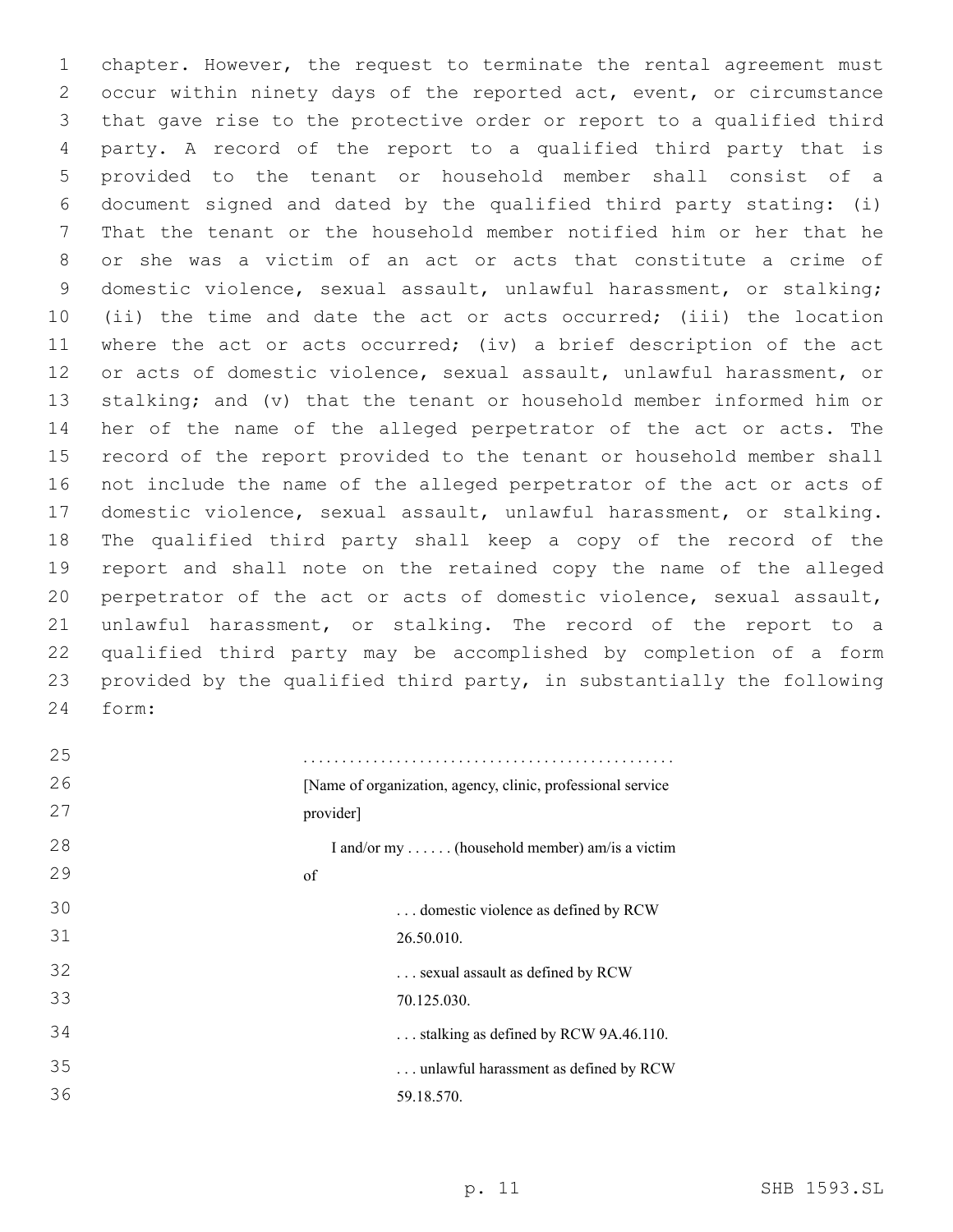| $\mathbf 1$  | Briefly describe the incident of domestic violence,                     |
|--------------|-------------------------------------------------------------------------|
| $\mathbf{2}$ | sexual assault, unlawful harassment, or stalking:                       |
| 3            |                                                                         |
| 4            | The incident(s) that I rely on in support of this                       |
| 5            | declaration occurred on the following date(s) and time(s)               |
| 6            | and at the following location(s): $\dots \dots \dots \dots \dots \dots$ |
| 7            | The incident $(s)$ that I rely on in support of this                    |
| 8            | declaration were committed by the following person(s):                  |
| 9            |                                                                         |
| 10           | I state under penalty of perjury under the laws of the                  |
| 11           | state of Washington that the foregoing is true and correct.             |
| 12           | Dated at (city), Washington, this day                                   |
| 13           | of (year)                                                               |
| 14           |                                                                         |
| 15           | Signature of Tenant or                                                  |
| 16           | Household Member                                                        |
| 17           | I verify that I have provided to the person whose                       |
| 18           | signature appears above the statutes cited in RCW                       |
| 19           | 59.18.575 and that the individual was a victim of an act that           |
| 20           | constitutes a crime of domestic violence, sexual assault,               |
| 21           | unlawful harassment, or stalking, and that the individual               |
| 22           | informed me of the name of the alleged perpetrator of the               |
| 23           | act. I further verify that I have informed the person whose             |
| 24           | signature appears above that information about the landlord             |
| 25           | mitigation program can be found on the website established              |
| 26           | pursuant to RCW 43.31.605(11), including the form                       |
| 27           | developed pursuant to RCW $43.31.605(1)(d)(iv)$ .                       |
| 28           | Dated this  day of ,  (year)                                            |
| 29           |                                                                         |
| 30           | Signature of authorized                                                 |
| 31           | officer/employee of                                                     |
| 32           | (Organization, agency, clinic,                                          |
| 33           | professional service provider)                                          |
| 34           | $(2)$ (a) A tenant who terminates a rental agreeme                      |
| 35           | section is discharged from the payment of rent f                        |

nent under this section is discharged from the payment of rent for any period following the last day of the month of the quitting date. The tenant shall remain liable for the rent for the month in which he or she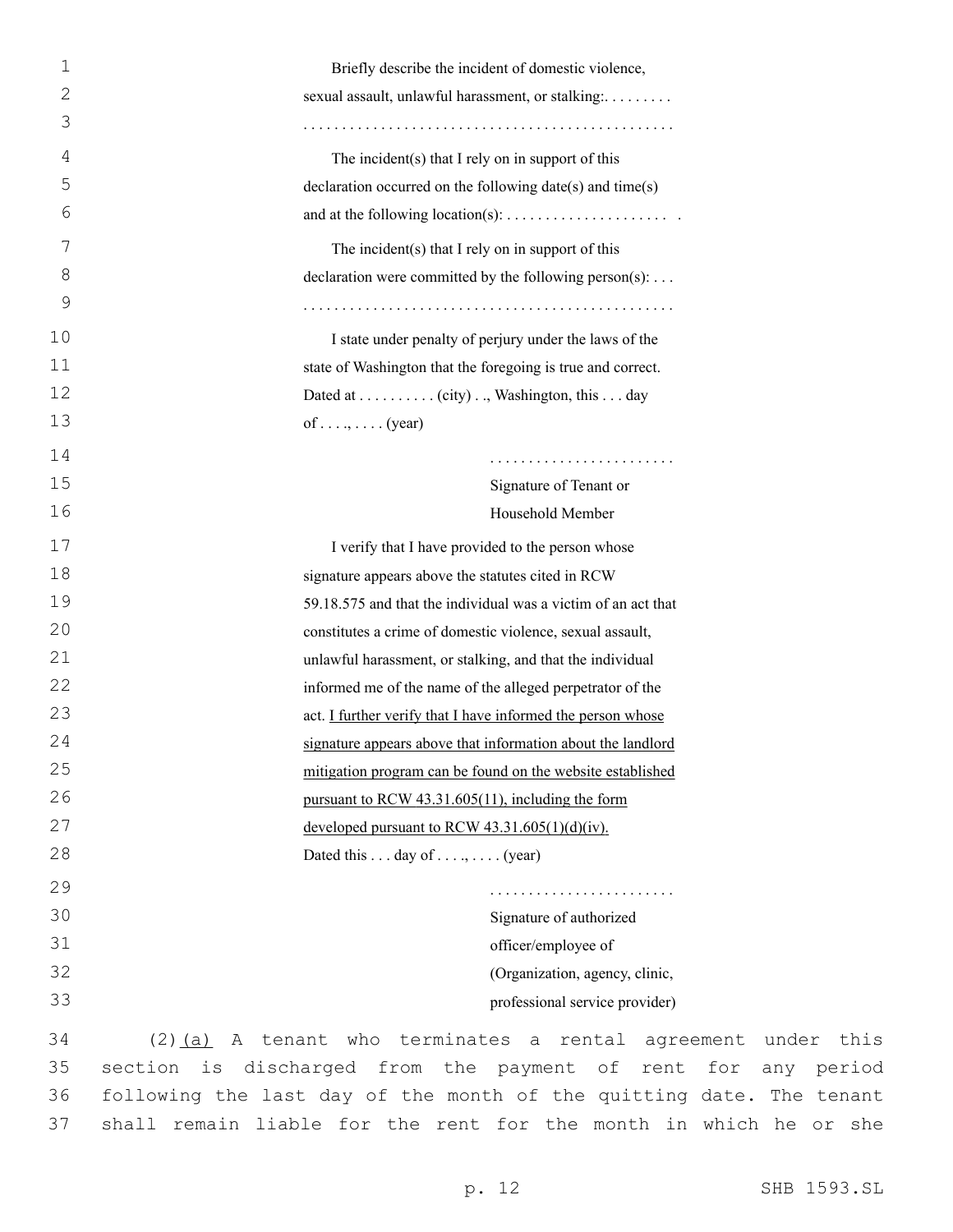terminated the rental agreement unless the termination is in accordance with RCW 59.18.200(1).2

 (b)(i) Notwithstanding lease provisions that allow for forfeiture of a deposit for early termination, a tenant who terminates under this section is entitled to the return of the full deposit, subject to RCW 59.18.020 and 59.18.280.6

 (ii) If the landlord seeks reimbursement for damages from the **landlord mitigation program pursuant to RCW 43.31.605(1)(d), the** 9 landlord is prohibited from retaining any portion of the tenant's damage or security deposit or proceeding against the tenant who terminates under this section to recover sums exceeding the amount of 12 the tenant's damage or security deposit for damage to the property.

13 (c) Other tenants who are parties to the rental agreement, except household members who are the victims of sexual assault, stalking, unlawful harassment, or domestic violence, are not released from their obligations under the rental agreement or other obligations 17 under this chapter.

 (3)(a) Notwithstanding any other provision under this section, if a tenant or a household member is a victim of sexual assault, stalking, or unlawful harassment by a landlord, the tenant may terminate the rental agreement and quit the premises without further obligation under the rental agreement or under this chapter prior to making a copy of a valid order for protection or a written record of a report signed by a qualified third party available to the landlord, 25 provided that:

 (i) The tenant must deliver a copy of a valid order for protection or written record of a report signed by a qualified third party to the landlord by mail, fax, or personal delivery by a third party within seven days of quitting the tenant's dwelling unit; and

 (ii) A written record of a report signed by the qualified third party must be substantially in the form specified under subsection (1)(b) of this section. The record of the report provided to the landlord must not include the name of the alleged perpetrator of the act. On written request by the landlord, the qualified third party shall, within seven days, provide the name of the alleged perpetrator of the act to the landlord only if the alleged perpetrator was a person meeting the definition of the term "landlord" under RCW 59.18.570.38

 (b) A tenant who terminates his or her rental agreement under this subsection is discharged from the payment of rent for any period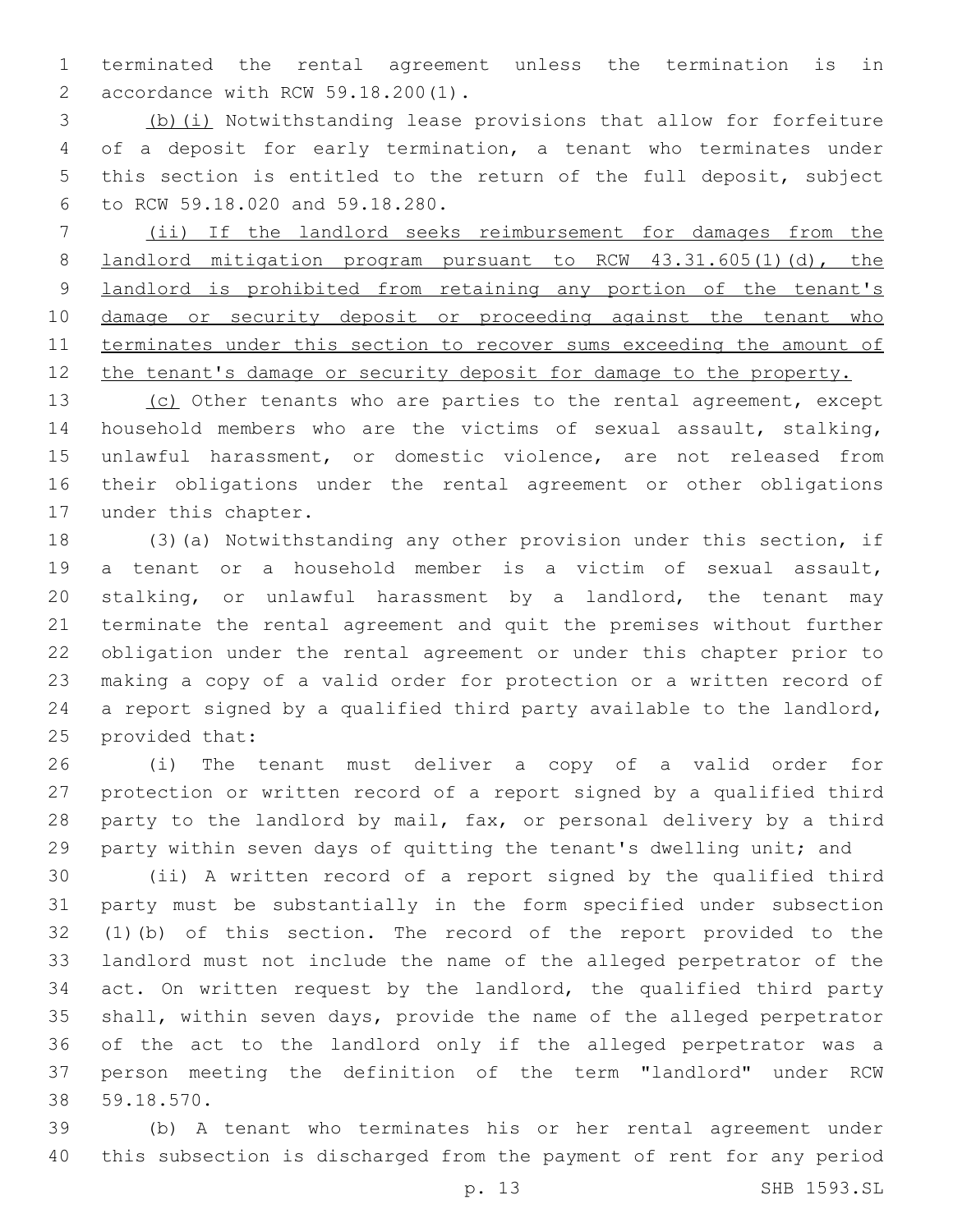following the latter of: (i) The date the tenant vacates the unit; or (ii) the date the record of the report of the qualified third party and the written notice that the tenant has vacated are delivered to the landlord by mail, fax, or personal delivery by a third party. The tenant is entitled to a pro rata refund of any prepaid rent and must receive a full and specific statement of the basis for retaining any of the deposit together with any refund due in accordance with RCW 59.18.280.8

 (4) If a tenant or a household member is a victim of sexual assault, stalking, or unlawful harassment by a landlord, the tenant may change or add locks to the tenant's dwelling unit at the tenant's expense. If a tenant exercises his or her rights to change or add 13 locks, the following rules apply:

 (a) Within seven days of changing or adding locks, the tenant must deliver to the landlord by mail, fax, or personal delivery by a third party: (i) Written notice that the tenant has changed or added locks; and (ii) a copy of a valid order for protection or a written record of a report signed by a qualified third party. A written record of a report signed by a qualified third party must be substantially in the form specified under subsection (1)(b) of this section. The record of the report provided to the landlord must not include the name of the alleged perpetrator of the act. On written request by the landlord, the qualified third party shall, within seven days, provide the name of the alleged perpetrator to the landlord only if the alleged perpetrator was a person meeting the definition of the term "landlord" under RCW 59.18.570.

 (b) After the tenant provides notice to the landlord that the tenant has changed or added locks, the tenant's rental agreement shall terminate on the ninetieth day after providing such notice, 30 unless:

 (i) Within sixty days of providing notice that the tenant has changed or added locks, the tenant notifies the landlord in writing that the tenant does not wish to terminate his or her rental agreement. If the perpetrator has been identified by the qualified third party and is no longer an employee or agent of the landlord or owner and does not reside at the property, the tenant shall provide the owner or owner's designated agent with a copy of the key to the new locks at the same time as providing notice that the tenant does not wish to terminate his or her rental agreement. A tenant who has a valid protection, antiharassment, or other protective order against

p. 14 SHB 1593.SL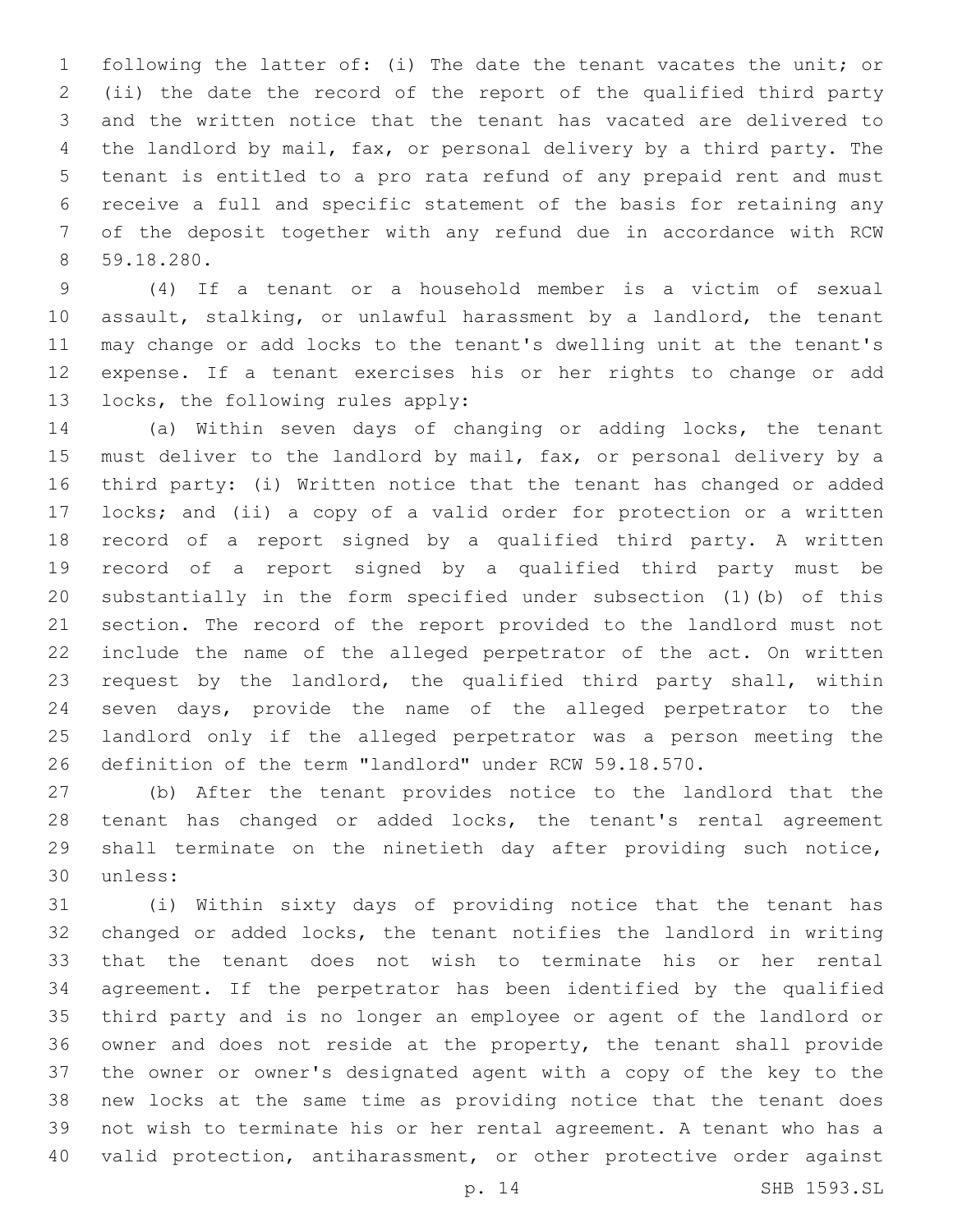the owner of the premises or against an employee or agent of the landlord or owner is not required to provide a key to the new locks until the protective order expires or the tenant vacates; or

 (ii) The tenant exercises his or her rights to terminate the rental agreement under subsection (3) of this section within sixty days of providing notice that the tenant has changed or added locks.

 (c) After a landlord receives notice that a tenant has changed or added locks to his or her dwelling unit under (a) of this subsection, the landlord may not enter the tenant's dwelling unit except as follows:10

 (i) In the case of an emergency, the landlord may enter the unit if accompanied by a law enforcement or fire official acting in his or her official capacity. If the landlord reasonably concludes that the circumstances require immediate entry into the unit, the landlord may, after notifying emergency services, use such force as necessary 16 to enter the unit if the tenant is not present; or

 (ii) The landlord complies with the requirements of RCW 59.18.150 and clearly specifies in writing the time and date that the landlord intends to enter the unit and the purpose for entering the unit. The tenant must make arrangements to permit access by the landlord.

 (d) The exercise of rights to change or add locks under this subsection does not discharge the tenant from the payment of rent until the rental agreement is terminated and the tenant vacates the 24 unit.

 (e) The tenant may not change any locks to common areas and must make keys for new locks available to other household members.

 (f) Upon vacating the dwelling unit, the tenant must deliver the key and all copies of the key to the landlord by mail or personal 29 delivery by a third party.

 (5) A tenant's remedies under this section do not preempt any 31 other legal remedy available to the tenant.

 (6) The provision of verification of a report under subsection (1)(b) of this section does not waive the confidential or privileged nature of the communication between a victim of domestic violence, sexual assault, or stalking with a qualified third party pursuant to RCW 5.60.060, 70.123.075, or 70.125.065. No record or evidence obtained from such disclosure may be used in any civil, administrative, or criminal proceeding against the victim unless a written waiver of applicable evidentiary privilege is obtained, except that the verification itself, and no other privileged

p. 15 SHB 1593.SL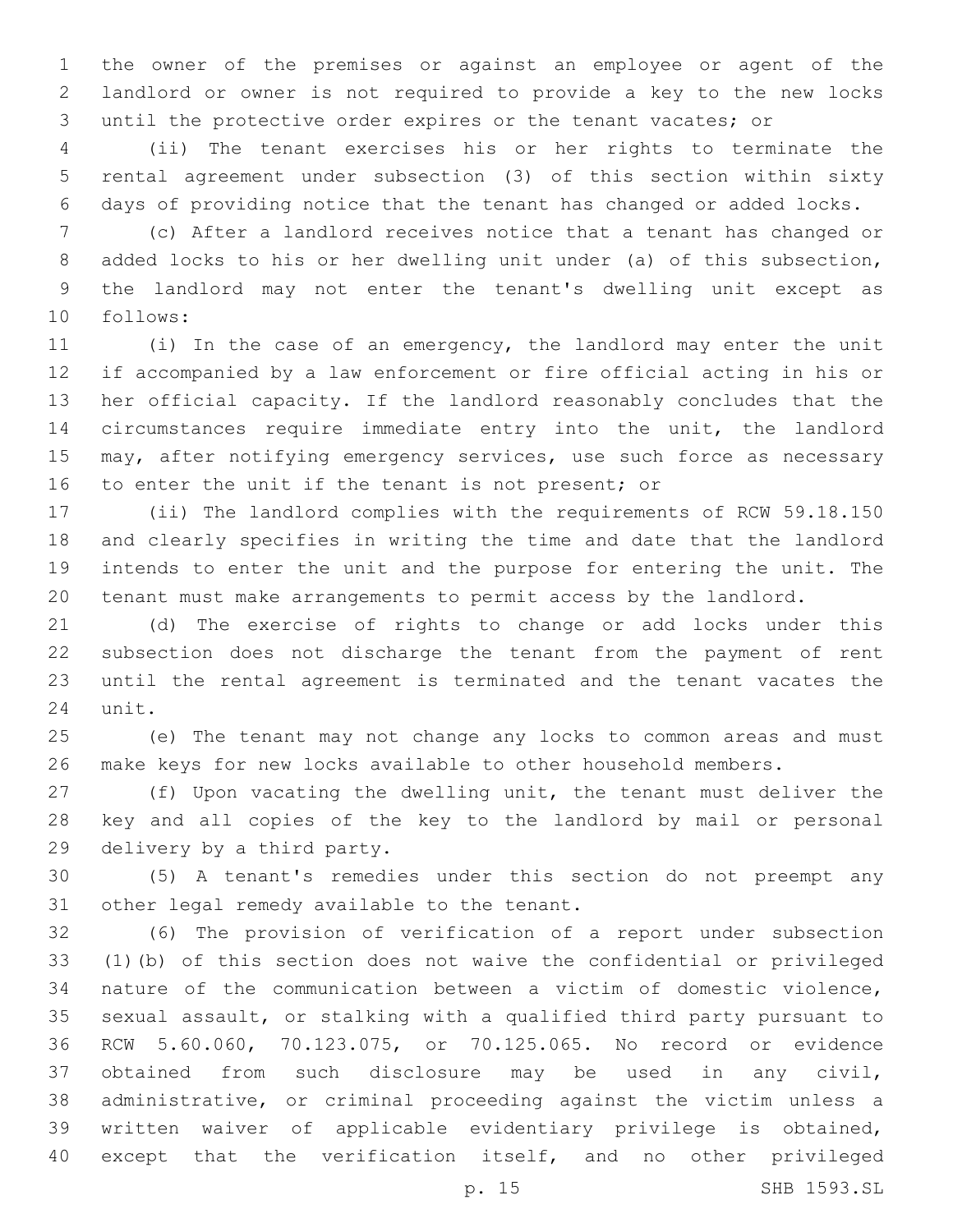information, under subsection (1)(b) of this section may be used in 2 civil proceedings brought under this section.

 **Sec. 5.** RCW 59.18.575 and 2021 c 215 s 155 are each amended to 4 read as follows:

 (1)(a) If a tenant notifies the landlord in writing that he or she or a household member was a victim of an act that constitutes a crime of domestic violence, sexual assault, unlawful harassment, or stalking, and either (a)(i) or (ii) of this subsection applies, then 9 subsection (2) of this section applies:

 (i) The tenant or the household member has a domestic violence protection order, sexual assault protection order, stalking protection order, or antiharassment protection order under chapter 7.105 RCW, or a valid order for protection under one or more of the following: Chapter 26.26A or 26.26B RCW, or any of the former chapters 7.90 and 26.50 RCW, or RCW 9A.46.040, 9A.46.050, 10.99.040 (2) or (3), or 26.09.050, or former RCW 10.14.080; or

 (ii) The tenant or the household member has reported the domestic violence, sexual assault, unlawful harassment, or stalking to a qualified third party acting in his or her official capacity and the qualified third party has provided the tenant or the household member a written record of the report signed by the qualified third party.

 (b) When a copy of a valid order for protection or a written record of a report signed by a qualified third party, as required under (a) of this subsection, is made available to the landlord, the tenant may terminate the rental agreement and quit the premises without further obligation under the rental agreement or under this chapter. However, the request to terminate the rental agreement must occur within ninety days of the reported act, event, or circumstance that gave rise to the protective order or report to a qualified third party. A record of the report to a qualified third party that is provided to the tenant or household member shall consist of a document signed and dated by the qualified third party stating: (i) That the tenant or the household member notified him or her that he or she was a victim of an act or acts that constitute a crime of domestic violence, sexual assault, unlawful harassment, or stalking; (ii) the time and date the act or acts occurred; (iii) the location where the act or acts occurred; (iv) a brief description of the act or acts of domestic violence, sexual assault, unlawful harassment, or stalking; and (v) that the tenant or household member informed him or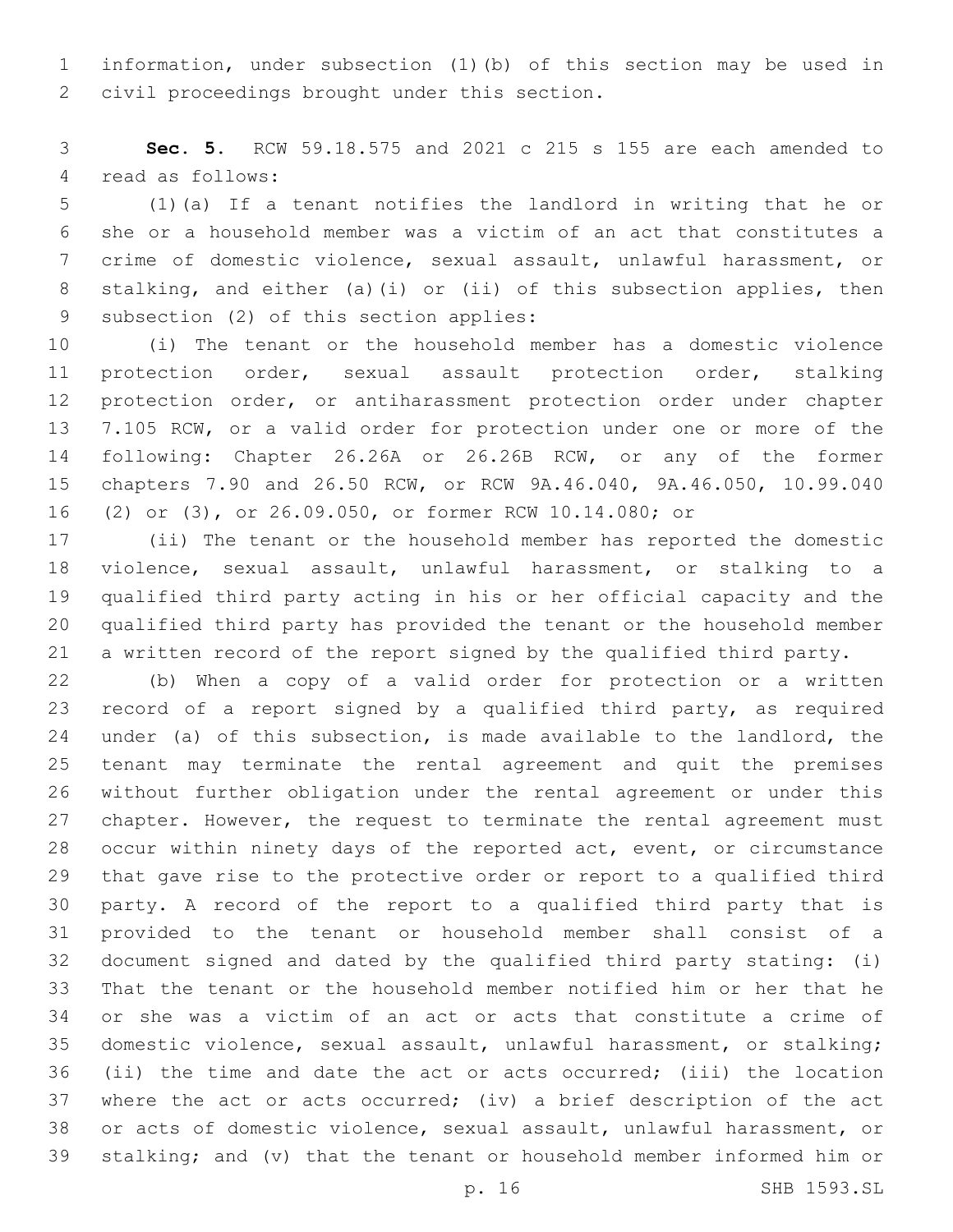her of the name of the alleged perpetrator of the act or acts. The record of the report provided to the tenant or household member shall not include the name of the alleged perpetrator of the act or acts of domestic violence, sexual assault, unlawful harassment, or stalking. The qualified third party shall keep a copy of the record of the report and shall note on the retained copy the name of the alleged perpetrator of the act or acts of domestic violence, sexual assault, unlawful harassment, or stalking. The record of the report to a qualified third party may be accomplished by completion of a form provided by the qualified third party, in substantially the following form:11

| 12 |                                                             |
|----|-------------------------------------------------------------|
| 13 | [Name of organization, agency, clinic, professional service |
| 14 | provider]                                                   |
| 15 | I and/or my  (household member) am/is a victim              |
| 16 | of                                                          |
| 17 | domestic violence as defined by RCW                         |
| 18 | 7.105.010.                                                  |
| 19 | sexual assault as defined by RCW                            |
| 20 | 70.125.030.                                                 |
| 21 | stalking as defined by RCW 9A.46.110.                       |
| 22 | unlawful harassment as defined by RCW                       |
| 23 | 59.18.570.                                                  |
| 24 | Briefly describe the incident of domestic violence,         |
| 25 | sexual assault, unlawful harassment, or stalking:           |
| 26 |                                                             |
| 27 | The incident(s) that I rely on in support of this           |
| 28 | declaration occurred on the following date(s) and time(s)   |
| 29 |                                                             |
| 30 | The incident(s) that I rely on in support of this           |
| 31 | declaration were committed by the following person(s):      |
| 32 |                                                             |
| 33 | I state under penalty of perjury under the laws of the      |
| 34 | state of Washington that the foregoing is true and correct. |
| 35 | Dated at (city), Washington, this day                       |
| 36 | of (year)                                                   |
|    |                                                             |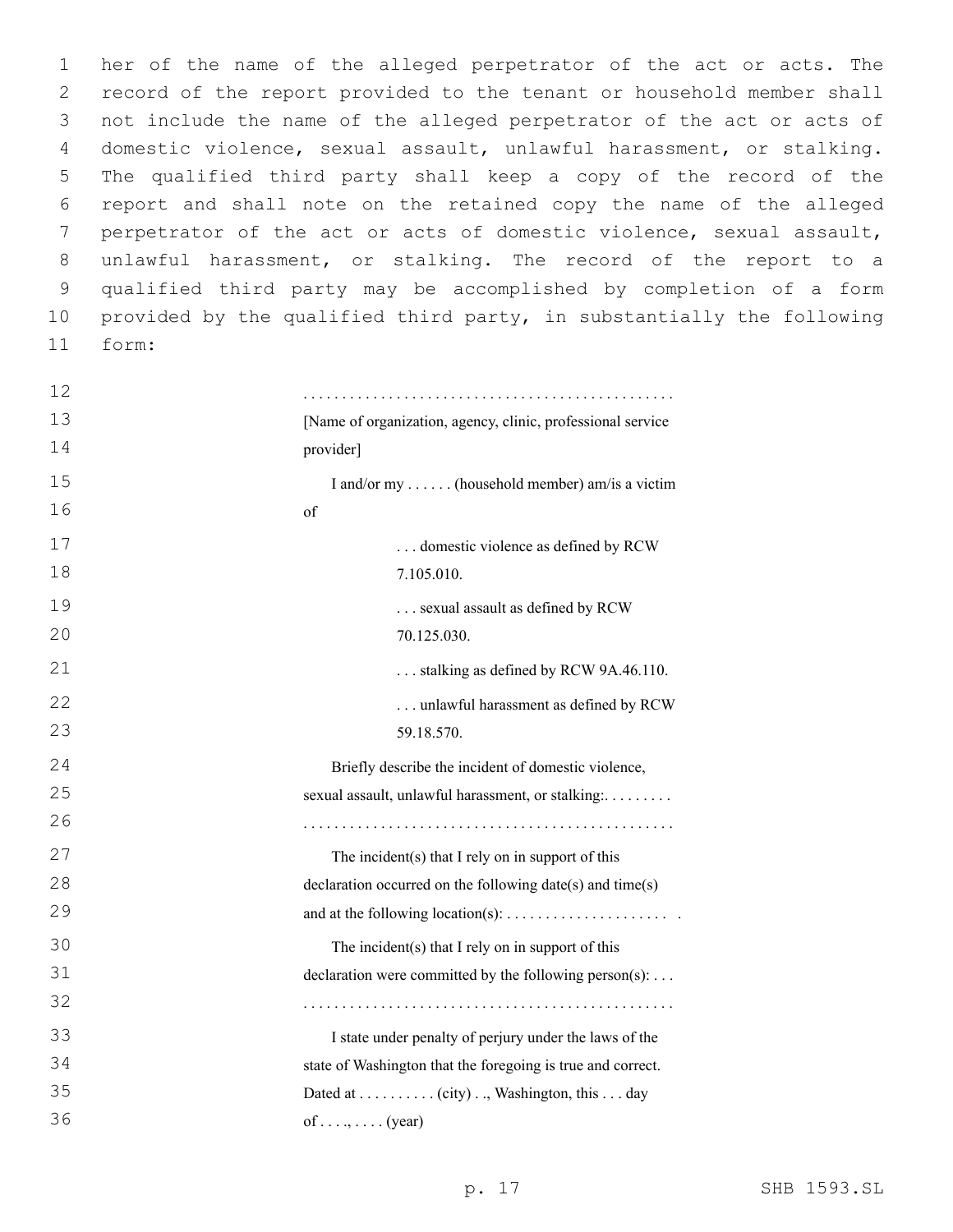| 1  |                                                               |
|----|---------------------------------------------------------------|
| 2  | Signature of Tenant or                                        |
| 3  | Household Member                                              |
| 4  | I verify that I have provided to the person whose             |
| 5  | signature appears above the statutes cited in RCW             |
| 6  | 59.18.575 and that the individual was a victim of an act that |
| 7  | constitutes a crime of domestic violence, sexual assault,     |
| 8  | unlawful harassment, or stalking, and that the individual     |
| 9  | informed me of the name of the alleged perpetrator of the     |
| 10 | act. I further verify that I have informed the person whose   |
| 11 | signature appears above that information about the landlord   |
| 12 | mitigation program can be found on the website established    |
| 13 | pursuant to RCW 43.31.605(11), including the form             |
| 14 | developed pursuant to RCW $43.31.605(1)(d)(iv)$ .             |
| 15 | Dated this  day of , $\dots$ (year)                           |
| 16 |                                                               |
| 17 | Signature of authorized                                       |
| 18 | officer/employee of                                           |
| 19 | (Organization, agency, clinic,                                |
| 20 | professional service provider)                                |
|    |                                                               |

 (2)(a) A tenant who terminates a rental agreement under this section is discharged from the payment of rent for any period following the last day of the month of the quitting date. The tenant shall remain liable for the rent for the month in which he or she terminated the rental agreement unless the termination is in 26 accordance with RCW 59.18.200(1).

27 (b)(i) Notwithstanding lease provisions that allow for forfeiture 28 of a deposit for early termination, a tenant who terminates under 29 this section is entitled to the return of the full deposit, subject 30 to RCW 59.18.020 and 59.18.280.

31 (ii) If the landlord seeks reimbursement for damages from the 32 landlord mitigation program pursuant to RCW 43.31.605(1)(d), the 33 landlord is prohibited from retaining any portion of the tenant's 34 damage or security deposit or proceeding against the tenant who 35 terminates under this section to recover sums exceeding the amount of 36 the tenant's damage or security deposit for damage to the property.

37 (c) Other tenants who are parties to the rental agreement, except 38 household members who are the victims of sexual assault, stalking, 39 unlawful harassment, or domestic violence, are not released from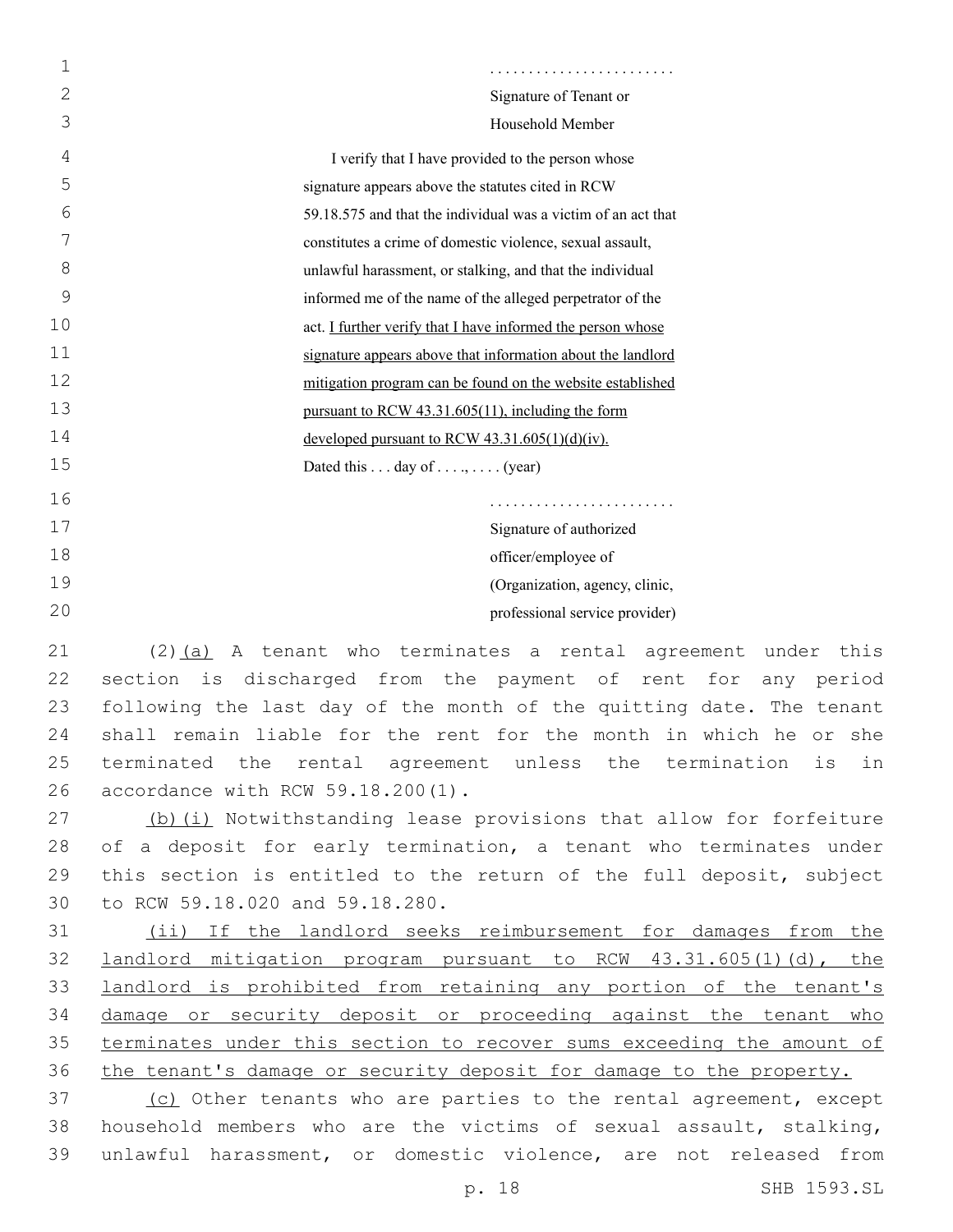their obligations under the rental agreement or other obligations 2 under this chapter.

 (3)(a) Notwithstanding any other provision under this section, if a tenant or a household member is a victim of sexual assault, stalking, or unlawful harassment by a landlord, the tenant may terminate the rental agreement and quit the premises without further obligation under the rental agreement or under this chapter prior to making a copy of a valid order for protection or a written record of a report signed by a qualified third party available to the landlord, 10 provided that:

 (i) The tenant must deliver a copy of a valid order for protection or written record of a report signed by a qualified third party to the landlord by mail, fax, or personal delivery by a third 14 party within seven days of quitting the tenant's dwelling unit; and

 (ii) A written record of a report signed by the qualified third party must be substantially in the form specified under subsection (1)(b) of this section. The record of the report provided to the landlord must not include the name of the alleged perpetrator of the act. On written request by the landlord, the qualified third party shall, within seven days, provide the name of the alleged perpetrator of the act to the landlord only if the alleged perpetrator was a person meeting the definition of the term "landlord" under RCW 59.18.570.23

 (b) A tenant who terminates his or her rental agreement under this subsection is discharged from the payment of rent for any period following the latter of: (i) The date the tenant vacates the unit; or (ii) the date the record of the report of the qualified third party and the written notice that the tenant has vacated are delivered to the landlord by mail, fax, or personal delivery by a third party. The tenant is entitled to a pro rata refund of any prepaid rent and must receive a full and specific statement of the basis for retaining any of the deposit together with any refund due in accordance with RCW 59.18.280.33

 (4) If a tenant or a household member is a victim of sexual assault, stalking, or unlawful harassment by a landlord, the tenant may change or add locks to the tenant's dwelling unit at the tenant's expense. If a tenant exercises his or her rights to change or add 38 locks, the following rules apply:

 (a) Within seven days of changing or adding locks, the tenant must deliver to the landlord by mail, fax, or personal delivery by a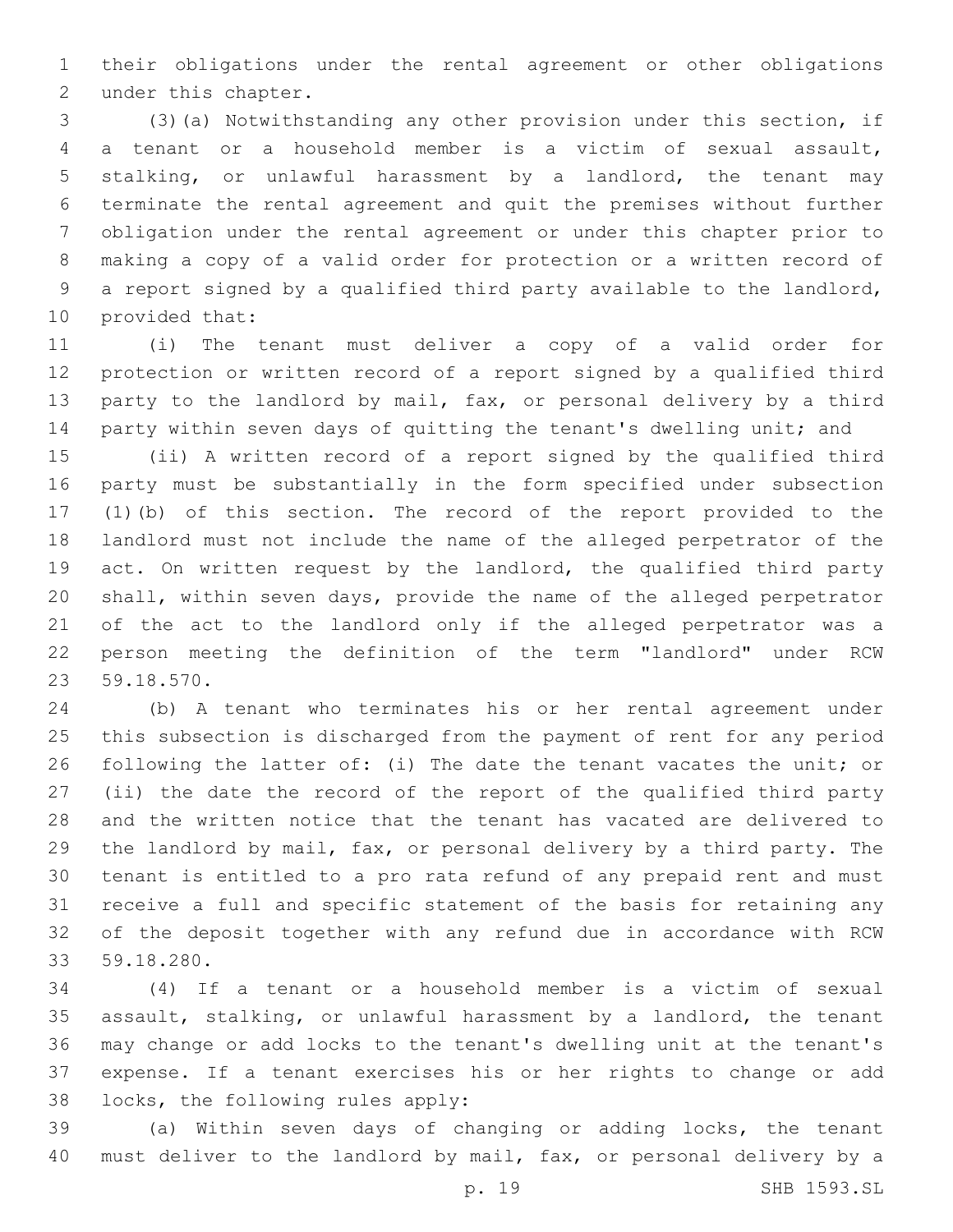third party: (i) Written notice that the tenant has changed or added locks; and (ii) a copy of a valid order for protection or a written record of a report signed by a qualified third party. A written record of a report signed by a qualified third party must be substantially in the form specified under subsection (1)(b) of this section. The record of the report provided to the landlord must not include the name of the alleged perpetrator of the act. On written request by the landlord, the qualified third party shall, within seven days, provide the name of the alleged perpetrator to the landlord only if the alleged perpetrator was a person meeting the definition of the term "landlord" under RCW 59.18.570.

 (b) After the tenant provides notice to the landlord that the tenant has changed or added locks, the tenant's rental agreement shall terminate on the ninetieth day after providing such notice, 15 unless:

 (i) Within sixty days of providing notice that the tenant has changed or added locks, the tenant notifies the landlord in writing that the tenant does not wish to terminate his or her rental agreement. If the perpetrator has been identified by the qualified third party and is no longer an employee or agent of the landlord or owner and does not reside at the property, the tenant shall provide the owner or owner's designated agent with a copy of the key to the new locks at the same time as providing notice that the tenant does not wish to terminate his or her rental agreement. A tenant who has a valid protection, antiharassment, or other protective order against the owner of the premises or against an employee or agent of the landlord or owner is not required to provide a key to the new locks 28 until the protective order expires or the tenant vacates; or

 (ii) The tenant exercises his or her rights to terminate the rental agreement under subsection (3) of this section within sixty days of providing notice that the tenant has changed or added locks.

 (c) After a landlord receives notice that a tenant has changed or added locks to his or her dwelling unit under (a) of this subsection, the landlord may not enter the tenant's dwelling unit except as 35 follows:

 (i) In the case of an emergency, the landlord may enter the unit if accompanied by a law enforcement or fire official acting in his or her official capacity. If the landlord reasonably concludes that the circumstances require immediate entry into the unit, the landlord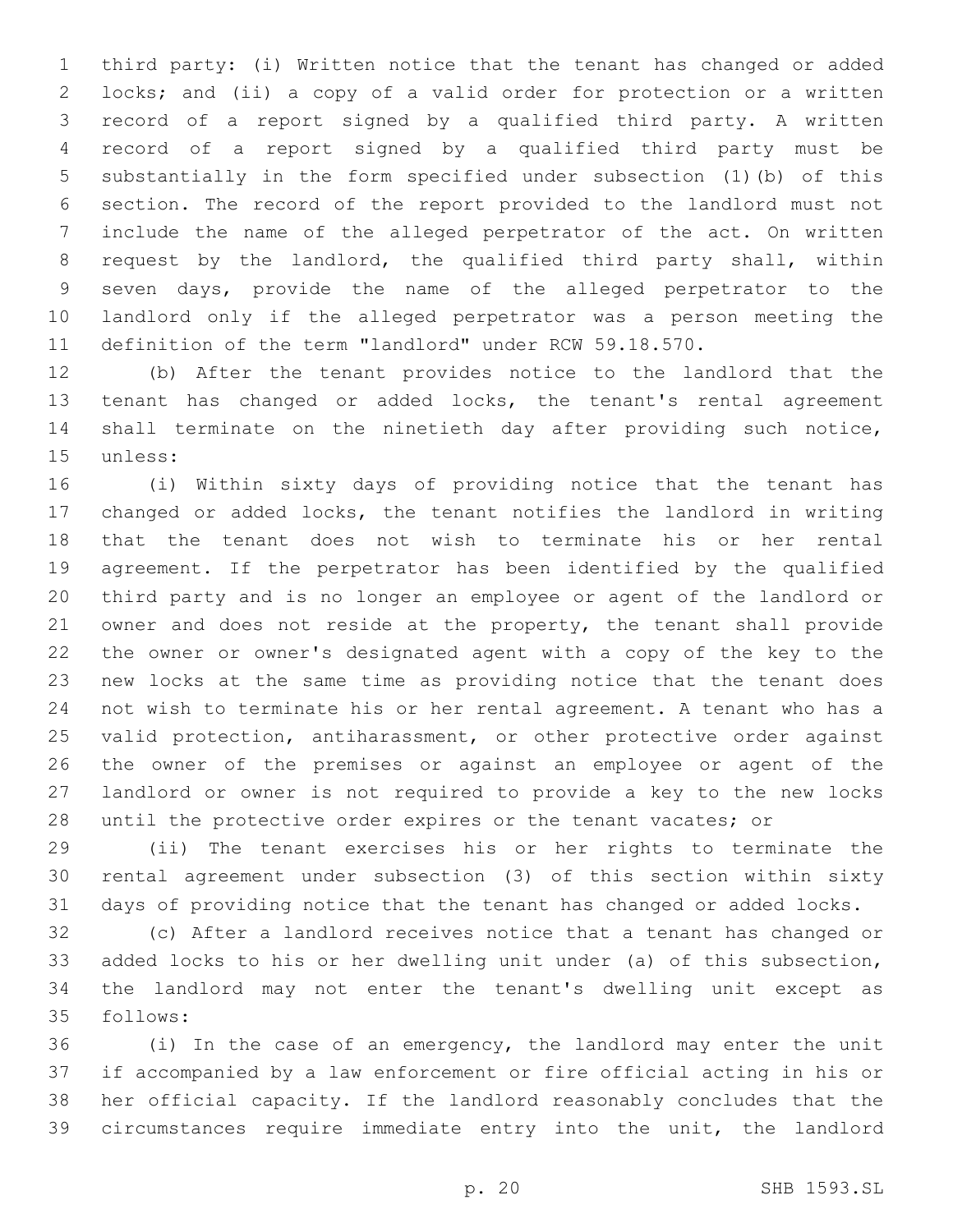may, after notifying emergency services, use such force as necessary 2 to enter the unit if the tenant is not present; or

 (ii) The landlord complies with the requirements of RCW 59.18.150 and clearly specifies in writing the time and date that the landlord intends to enter the unit and the purpose for entering the unit. The tenant must make arrangements to permit access by the landlord.

 (d) The exercise of rights to change or add locks under this subsection does not discharge the tenant from the payment of rent until the rental agreement is terminated and the tenant vacates the 10 unit.

 (e) The tenant may not change any locks to common areas and must make keys for new locks available to other household members.

 (f) Upon vacating the dwelling unit, the tenant must deliver the key and all copies of the key to the landlord by mail or personal 15 delivery by a third party.

 (5) A tenant's remedies under this section do not preempt any 17 other legal remedy available to the tenant.

 (6) The provision of verification of a report under subsection (1)(b) of this section does not waive the confidential or privileged nature of the communication between a victim of domestic violence, sexual assault, or stalking with a qualified third party pursuant to RCW 5.60.060, 70.123.075, or 70.125.065. No record or evidence obtained from such disclosure may be used in any civil, administrative, or criminal proceeding against the victim unless a written waiver of applicable evidentiary privilege is obtained, except that the verification itself, and no other privileged information, under subsection (1)(b) of this section may be used in 28 civil proceedings brought under this section.

 **Sec. 6.** RCW 43.31.615 and 2021 c 115 s 6 are each amended to 30 read as follows:

 (1) The landlord mitigation program account is created in the custody of the state treasury. All transfers and appropriations by the legislature, repayments, private contributions, and all other sources must be deposited into the account. Expenditures from the account may only be used for the landlord mitigation program under this chapter to reimburse landlords for eligible claims related to private market rental units during the time of their rental to low- income tenants using housing subsidy programs as defined in RCW 43.31.605, for any unpaid judgment issued within an unlawful detainer

p. 21 SHB 1593.SL